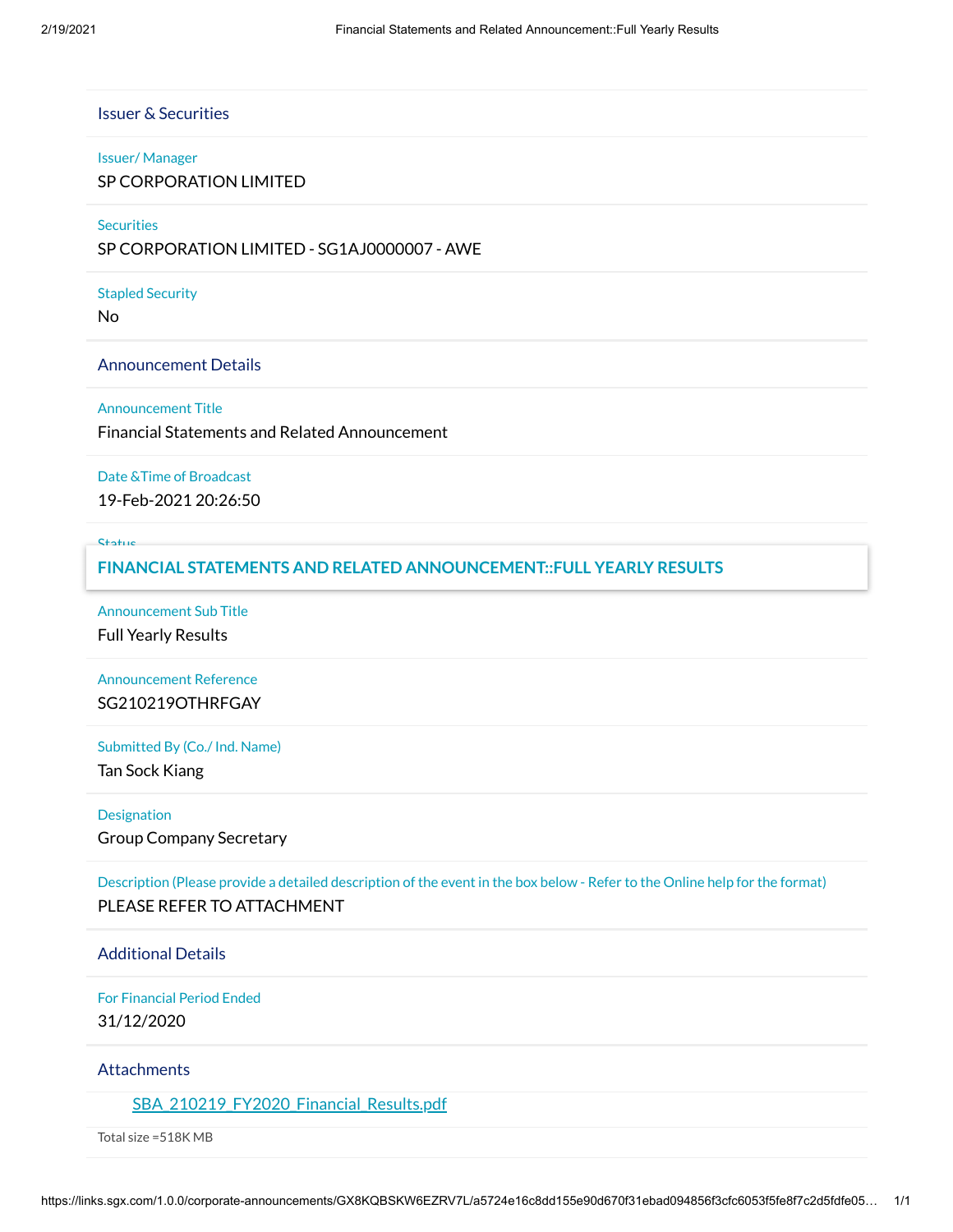

### FULL YEAR FINANCIAL STATEMENTS ANNOUNCEMENT UNAUDITED RESULTS FOR THE FINANCIAL YEAR ENDED 31 DECEMBER 2020 ("FY2020")

#### PART I - INFORMATION REQUIRED FOR QUARTERLY (Q1, Q2 & Q3), HALF-YEAR AND FULL YEAR ANNOUNCEMENTS

### 1(a)(i) Consolidated Statement of Profit or Loss (for the group), together with a comparative statement for the corresponding period of the immediately preceding financial year

| <b>SP CORPORATION LIMITED</b><br>(Company Registration No. 195200115k)                                                                                                              |                    |                    |                   |                    |                    |                |
|-------------------------------------------------------------------------------------------------------------------------------------------------------------------------------------|--------------------|--------------------|-------------------|--------------------|--------------------|----------------|
| <b>FULL YEAR FINANCIAL STATEMENTS ANNOUNCEMENT</b><br>UNAUDITED RESULTS FOR THE FINANCIAL YEAR ENDED 31 DECEMBER 2020 ("FY2020")                                                    |                    |                    |                   |                    |                    |                |
| <b>PARTI</b> -<br>INFORMATION REQUIRED FOR QUARTERLY (Q1, Q2 & Q3), HALF-YEAR AND FULL<br>YEAR ANNOUNCEMENTS                                                                        |                    |                    |                   |                    |                    |                |
| 1(a)(i) Consolidated Statement of Profit or Loss (for the group), together with a comparative<br>statement for the corresponding period of the immediately preceding financial year |                    |                    |                   |                    |                    |                |
|                                                                                                                                                                                     |                    |                    |                   |                    |                    |                |
|                                                                                                                                                                                     |                    | Group              |                   |                    | Group              |                |
|                                                                                                                                                                                     |                    | <b>Second Half</b> |                   |                    | <b>Full Year</b>   |                |
|                                                                                                                                                                                     | 31.12.20<br>\$'000 | 31.12.19<br>\$'000 | $+ / (-)$<br>$\%$ | 31.12.20<br>\$'000 | 31.12.19<br>\$'000 | $+$ / (-)<br>% |
|                                                                                                                                                                                     |                    |                    |                   |                    |                    |                |
| Revenue                                                                                                                                                                             | 18,285             | 44,868             | (59)              | 29,432             | 93,076             | (68)           |
| Cost of sales                                                                                                                                                                       | (17, 668)          | (43, 670)          | (60)              | (28, 522)          | (90, 674)          | (69)           |
| Gross profit                                                                                                                                                                        | 617                | 1,198              | (48)              | 910                | 2,402              | (62)           |
| Other operating income                                                                                                                                                              | 24                 | 145                | (83)              | 413                | 223                | 85             |
| Administrative expenses                                                                                                                                                             | (950)              | (1, 329)           | (29)              | (1,929)            | (2, 592)           | (26)           |
| Other operating expenses<br>Interest income                                                                                                                                         | (223)<br>619       | (25)               | 792               | (223)              | (144)              | 55             |
|                                                                                                                                                                                     |                    | 2,013              | (69)              | 2,471              | 3,380              | (27)           |
| Interest expense<br>Profit before tax                                                                                                                                               | (2)<br>85          | (148)              | (99)              | (69)               | (300)              | (77)           |
|                                                                                                                                                                                     |                    | 1,854              | (95)              | 1,573              | 2,969              | (47)           |
| Income tax expense                                                                                                                                                                  | (9)<br>76          | (310)              | (97)              | (178)              | (466)<br>2,503     | (62)           |
| Profit for the financial year<br>Profit attributable to owners of the Company                                                                                                       | 76                 | 1,544<br>1,544     | (95)<br>(95)      | 1,395<br>1,395     |                    | (44)<br>(44)   |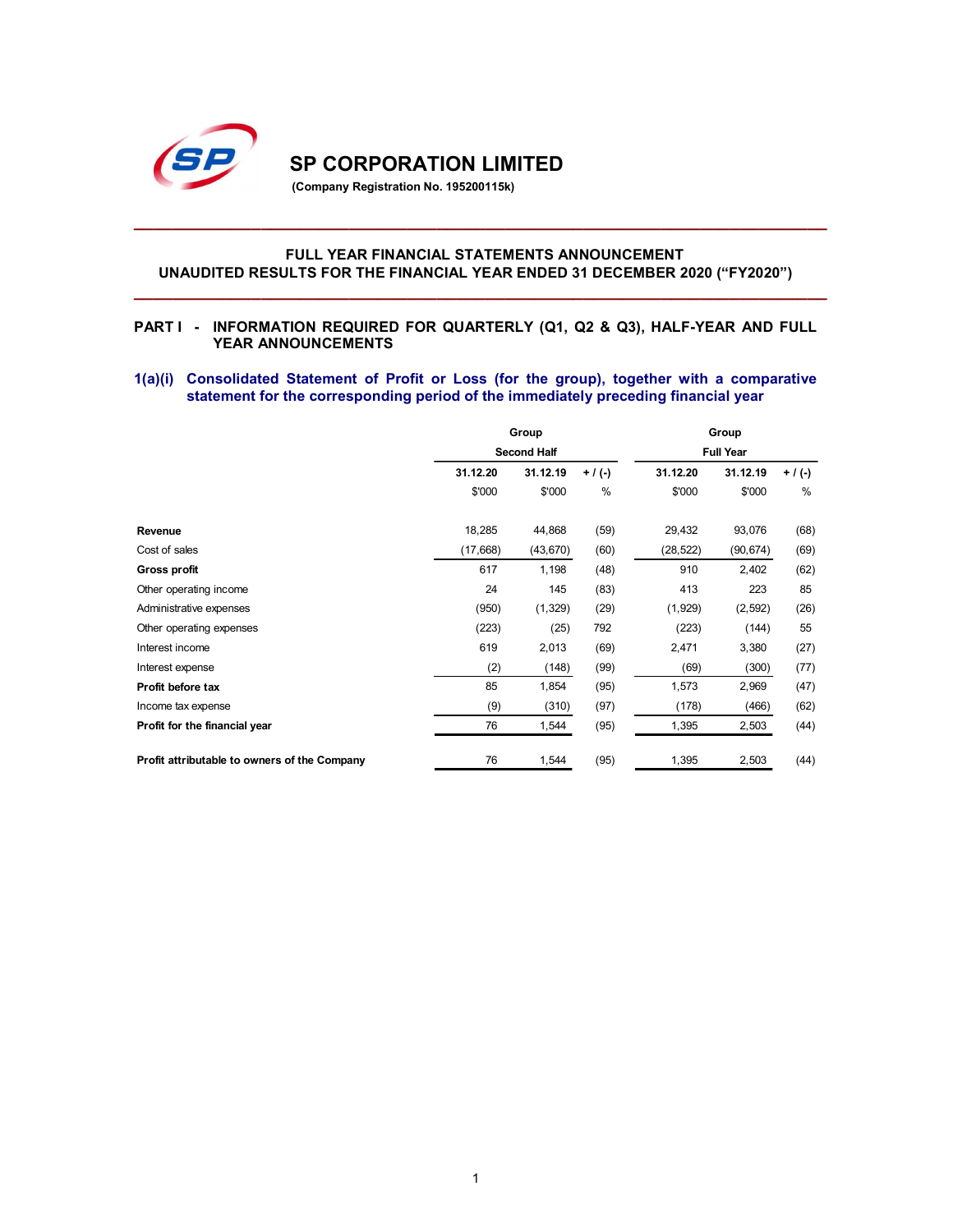### 1(a)(ii) Consolidated Statement of Profit or Loss and Other Comprehensive Income (for the group), together with a comparative statement for the corresponding period of the immediately preceding financial year

| SP CORPORATION LIMITED                                                                            |             |          |                    |           |          |                  |           |
|---------------------------------------------------------------------------------------------------|-------------|----------|--------------------|-----------|----------|------------------|-----------|
| Unaudited Full Year Results for the Financial Year Ended 31 December 2020                         |             |          |                    |           |          |                  |           |
|                                                                                                   |             |          |                    |           |          |                  |           |
|                                                                                                   |             |          |                    |           |          |                  |           |
| 1(a)(ii) Consolidated Statement of Profit or Loss and Other Comprehensive Income (for the group), |             |          |                    |           |          |                  |           |
| together with a comparative statement for the corresponding period of the immediately             |             |          |                    |           |          |                  |           |
|                                                                                                   |             |          |                    |           |          |                  |           |
| preceding financial year                                                                          |             |          |                    |           |          |                  |           |
|                                                                                                   |             |          |                    |           |          |                  |           |
|                                                                                                   |             |          | Group              |           |          | Group            |           |
|                                                                                                   |             |          | <b>Second Half</b> |           |          | <b>Full Year</b> |           |
|                                                                                                   |             | 31.12.20 | 31.12.19           | $+ / (-)$ | 31.12.20 | 31.12.19         | $+$ / (-) |
|                                                                                                   | <b>Note</b> | \$'000   | \$'000             | $\%$      | \$'000   | \$'000           | %         |
| Profit for the financial year                                                                     |             | 76       | 1,544              | (95)      | 1,395    | 2,503            | (44)      |
|                                                                                                   |             |          |                    |           |          |                  |           |
| Other comprehensive (loss) income after tax:                                                      |             |          |                    |           |          |                  |           |
| Item that may be reclassified subsequently to profit or loss                                      |             |          |                    |           |          |                  |           |
| Exchange differences on translation of foreign operations                                         | a           | (907)    | 11                 | n.m       | (407)    | (200)            | 104       |
| Total comprehensive (loss) income for the financial year                                          |             | (831)    | 1,555              | n.m       | 988      | 2,303            | (57)      |
| Total comprehensive (loss) income for the financial year<br>attributable to owners of the Company |             | (831)    | 1,555              | n.m       | 988      | 2,303            | (57)      |

#### Note:

### 1(a)(iii) Profit for the financial period of the Group is arrived at after (charging) crediting the following:

| Item that may be reclassified subsequently to profit or loss                                                                                                                                                                 |                    |                |                  |                          |
|------------------------------------------------------------------------------------------------------------------------------------------------------------------------------------------------------------------------------|--------------------|----------------|------------------|--------------------------|
| Exchange differences on translation of foreign operations                                                                                                                                                                    | (907)<br>11<br>a   | n.m            | (407)            | (200)<br>104             |
| Total comprehensive (loss) income for the financial year                                                                                                                                                                     | 1,555<br>(831)     | n.m            | 988              | 2,303<br>(57)            |
| Total comprehensive (loss) income for the financial year<br>attributable to owners of the Company                                                                                                                            | (831)<br>1,555     | n.m            | 988              | 2,303<br>(57)            |
| n.m: Not meaningful                                                                                                                                                                                                          |                    |                |                  |                          |
| <u>Note:</u>                                                                                                                                                                                                                 |                    |                |                  |                          |
| Singapore dollar upon consolidation of subsidiaries whose functional currency is US dollar. The net                                                                                                                          |                    |                |                  |                          |
| appreciation of US dollar against Singapore dollar in 2H2019 resulted in a translation gain for 2H2019.<br>1(a)(iii) Profit for the financial period of the Group is arrived at after (charging) crediting the<br>following: |                    |                |                  |                          |
|                                                                                                                                                                                                                              | Group              |                | Group            |                          |
|                                                                                                                                                                                                                              | <b>Second Half</b> |                | <b>Full Year</b> |                          |
|                                                                                                                                                                                                                              | 31.12.20           | 31.12.19       | 31.12.20         | 31.12.19                 |
|                                                                                                                                                                                                                              | \$'000             | \$'000         | \$'000           | \$'000                   |
| Depreciation of plant and equipment                                                                                                                                                                                          | (13)               | (18)           | (25)             | (38)                     |
| Depreciation of right-of-use asset                                                                                                                                                                                           | (8)                | $\blacksquare$ | (8)              | $\overline{\phantom{a}}$ |
| Loss on disposal of plant and equipment                                                                                                                                                                                      | $\blacksquare$     | (13)           | $\blacksquare$   | (13)                     |
| Foreign currency exchange loss, net                                                                                                                                                                                          | (502)              | (8)            | (177)            | (125)                    |
| Bad debt recovered                                                                                                                                                                                                           |                    | 4              | $\overline{a}$   | 4                        |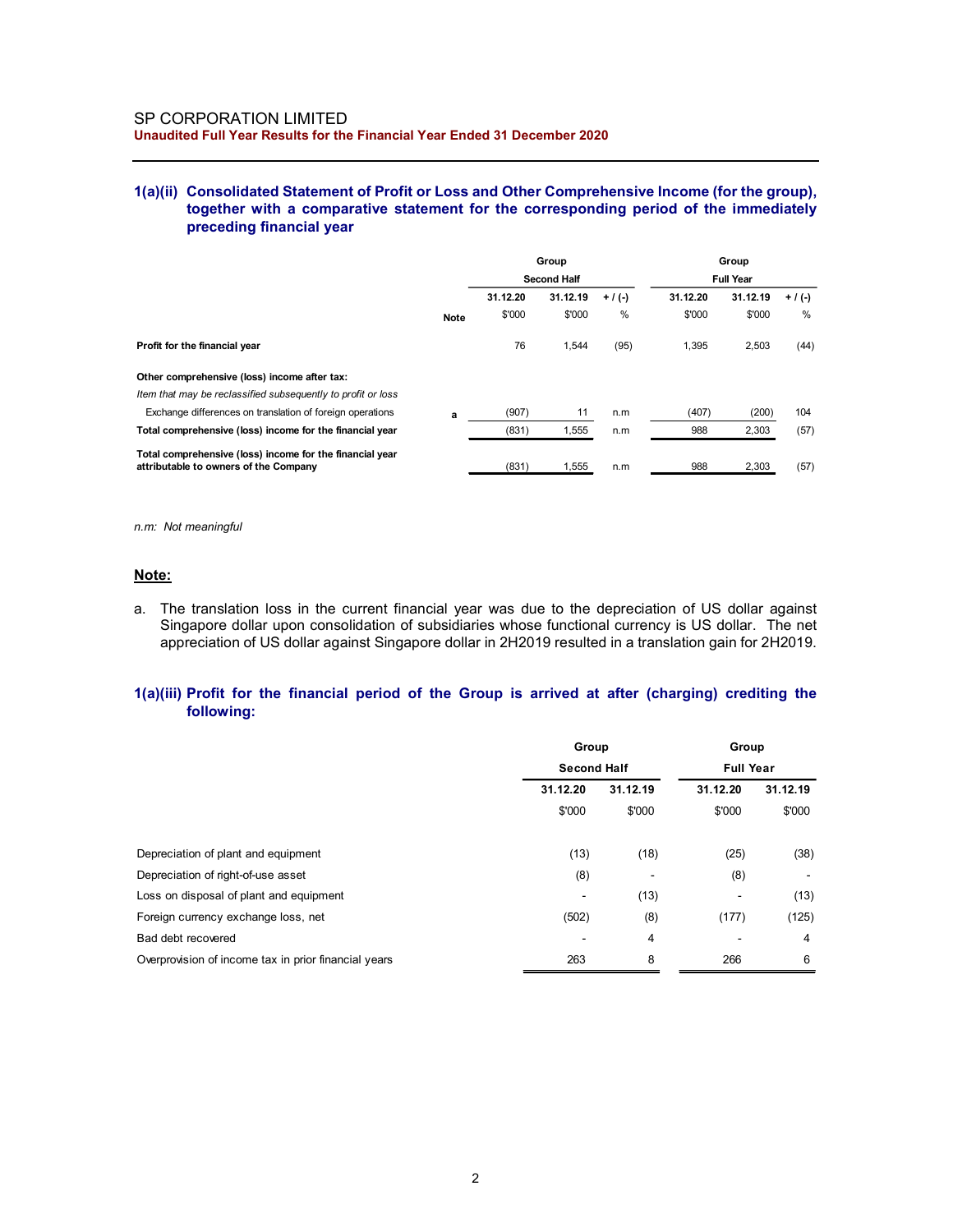## 1(b)(i) A statement of financial position (for the issuer and group), together with a comparative statement as at the end of the immediately preceding financial year

| SP CORPORATION LIMITED<br>Unaudited Full Year Results for the Financial Year Ended 31 December 2020                                                                      |          |          |                          |           |
|--------------------------------------------------------------------------------------------------------------------------------------------------------------------------|----------|----------|--------------------------|-----------|
|                                                                                                                                                                          |          |          |                          |           |
|                                                                                                                                                                          |          |          |                          |           |
|                                                                                                                                                                          |          |          |                          |           |
|                                                                                                                                                                          |          |          |                          |           |
|                                                                                                                                                                          |          |          |                          |           |
|                                                                                                                                                                          |          |          |                          |           |
|                                                                                                                                                                          |          |          |                          |           |
|                                                                                                                                                                          |          |          |                          |           |
| 1(b)(i) A statement of financial position (for the issuer and group), together with a comparative<br>statement as at the end of the immediately preceding financial year |          |          |                          |           |
|                                                                                                                                                                          |          |          |                          |           |
|                                                                                                                                                                          | Group    |          | Company                  |           |
|                                                                                                                                                                          | 31.12.20 | 31.12.19 | 31.12.20                 | 31.12.19  |
|                                                                                                                                                                          | \$'000   | \$'000   | \$'000                   | \$'000    |
| <b>ASSETS</b>                                                                                                                                                            |          |          |                          |           |
| <b>Non-current assets</b>                                                                                                                                                |          |          |                          |           |
| Plant and equipment                                                                                                                                                      | 120      | 121      | 116                      | 118       |
| Right-of-use asset                                                                                                                                                       | 499      |          | 499                      |           |
| Investments in subsidiaries                                                                                                                                              |          |          | 29,374                   | 31,016    |
| Trade receivables                                                                                                                                                        | 2,915    | 9,346    | $\overline{\phantom{a}}$ |           |
| Deferred tax asset                                                                                                                                                       | 80       |          | 80                       |           |
| Total non-current assets                                                                                                                                                 | 3,614    | 9,467    | 30,069                   | 31,134    |
| <b>Current assets</b>                                                                                                                                                    |          |          |                          |           |
| Trade and other receivables                                                                                                                                              | 26,534   | 27,712   | 18,655                   | 20,797    |
| Loan to a related party                                                                                                                                                  |          | 21,500   |                          |           |
| Tax recoverable                                                                                                                                                          | 6        | 16       |                          |           |
| Cash and bank balances                                                                                                                                                   | 34,405   | 5,483    | 1,919                    | 111       |
| Total current assets                                                                                                                                                     | 60,945   | 54,711   | 20,574                   | 20,908    |
| <b>Total assets</b>                                                                                                                                                      | 64,559   | 64,178   | 50,643                   | 52,042    |
|                                                                                                                                                                          |          |          |                          |           |
| <b>EQUITY AND LIABILITIES</b>                                                                                                                                            |          |          |                          |           |
|                                                                                                                                                                          |          |          |                          |           |
| <b>Equity</b><br>Share capital                                                                                                                                           | 58,366   | 58,366   | 58,366                   | 58,366    |
| Translation reserve                                                                                                                                                      | (865)    | (458)    |                          |           |
| Capital reserve                                                                                                                                                          |          |          | 594                      |           |
| <b>Accumulated losses</b>                                                                                                                                                | (767)    | (2, 162) | (20, 791)                | (19, 507) |
| Total equity                                                                                                                                                             | 56,734   | 55,746   | 38,169                   | 38,859    |
|                                                                                                                                                                          |          |          |                          |           |
| <b>Non-current liabilities</b>                                                                                                                                           |          |          |                          |           |
| Trade and other payables                                                                                                                                                 | 28       |          | 28                       |           |
| Lease liability                                                                                                                                                          | 379      |          | 379                      |           |
| Deferred tax liabilities                                                                                                                                                 | 151      | 54       | 88                       |           |
| Total non-current liabilities                                                                                                                                            | 558      | 54       | 495                      |           |
| <b>Current liabilities</b>                                                                                                                                               |          |          |                          |           |
| <b>Borrowings</b>                                                                                                                                                        |          | 5,125    |                          |           |
| Trade and other payables                                                                                                                                                 | 6,784    | 2,829    | 11,876                   | 13,168    |
| Lease liability                                                                                                                                                          | 93       |          | 93                       |           |
| Income tax payable                                                                                                                                                       | 390      | 424      | $10$                     | 15        |
| Total current liabilities                                                                                                                                                | 7,267    | 8,378    | 11,979                   | 13,183    |
| <b>Total liabilities</b>                                                                                                                                                 | 7,825    | 8,432    | 12,474                   | 13,183    |
|                                                                                                                                                                          | 64,559   | 64,178   |                          |           |
| <b>Total equity and liabilities</b>                                                                                                                                      |          |          | 50,643                   | 52,042    |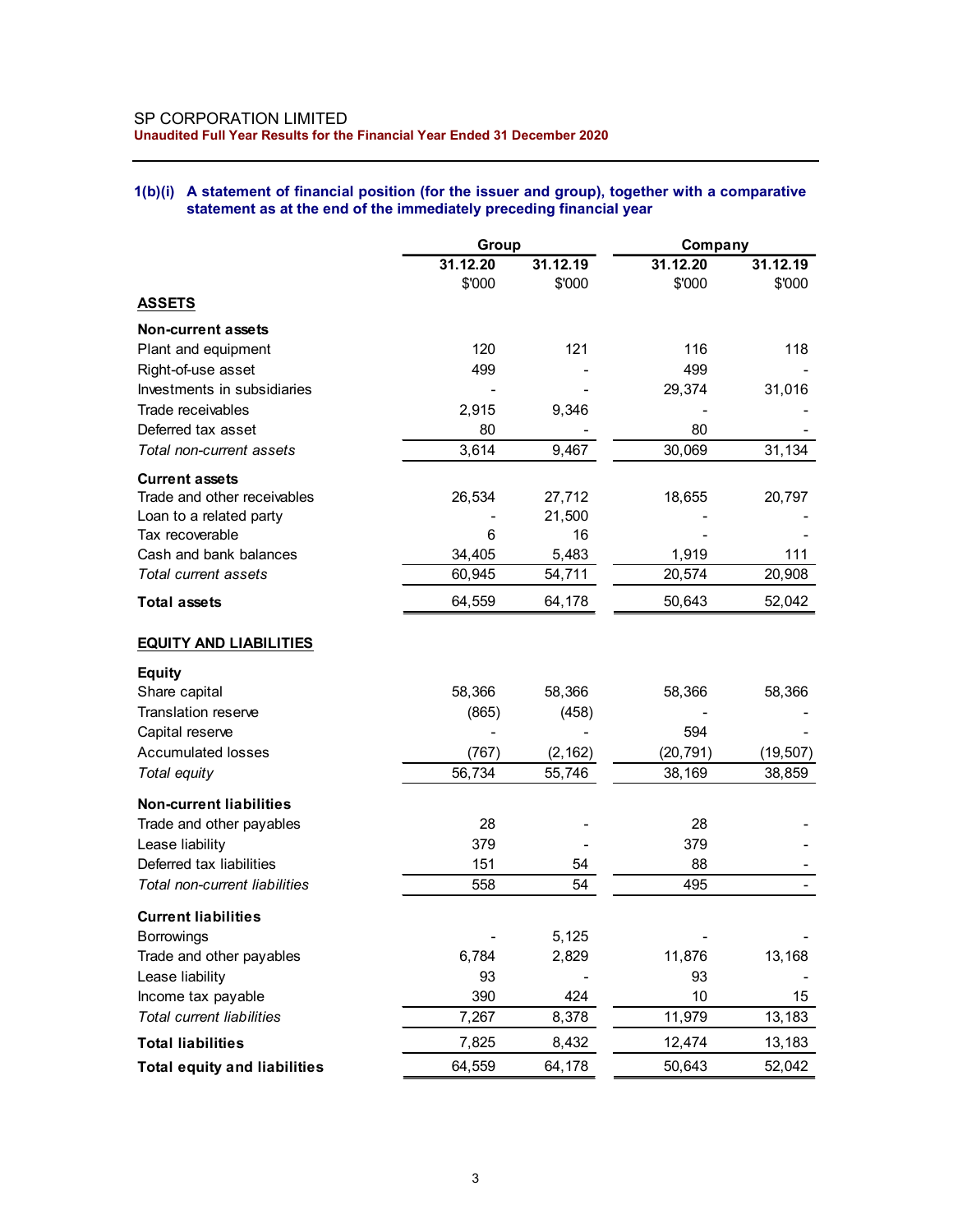#### 1(b)(ii) Aggregate amount of the group's borrowings and debt securities

## Amount repayable in one year or less, or on demand

|         | As at 31.12.20   |         | As at 31.12.19   |
|---------|------------------|---------|------------------|
| Secured | <b>Unsecured</b> | Secured | <b>Unsecured</b> |
| \$'000  | \$'000           | \$'000  | \$'000           |
| -       | -                | 5.125   | -                |

#### Amount repayable after one year

None.

### Whether the amounts are secured or unsecured

Not applicable.

## Details of any collaterals

The Group's borrowings from banks as at 31 December 2019 were secured by fixed deposits of approximately \$0.5 million placed with them. In addition, the Group has approximately \$1.6 million fixed deposit pledged with a bank for trade facilities as at 31 December 2020.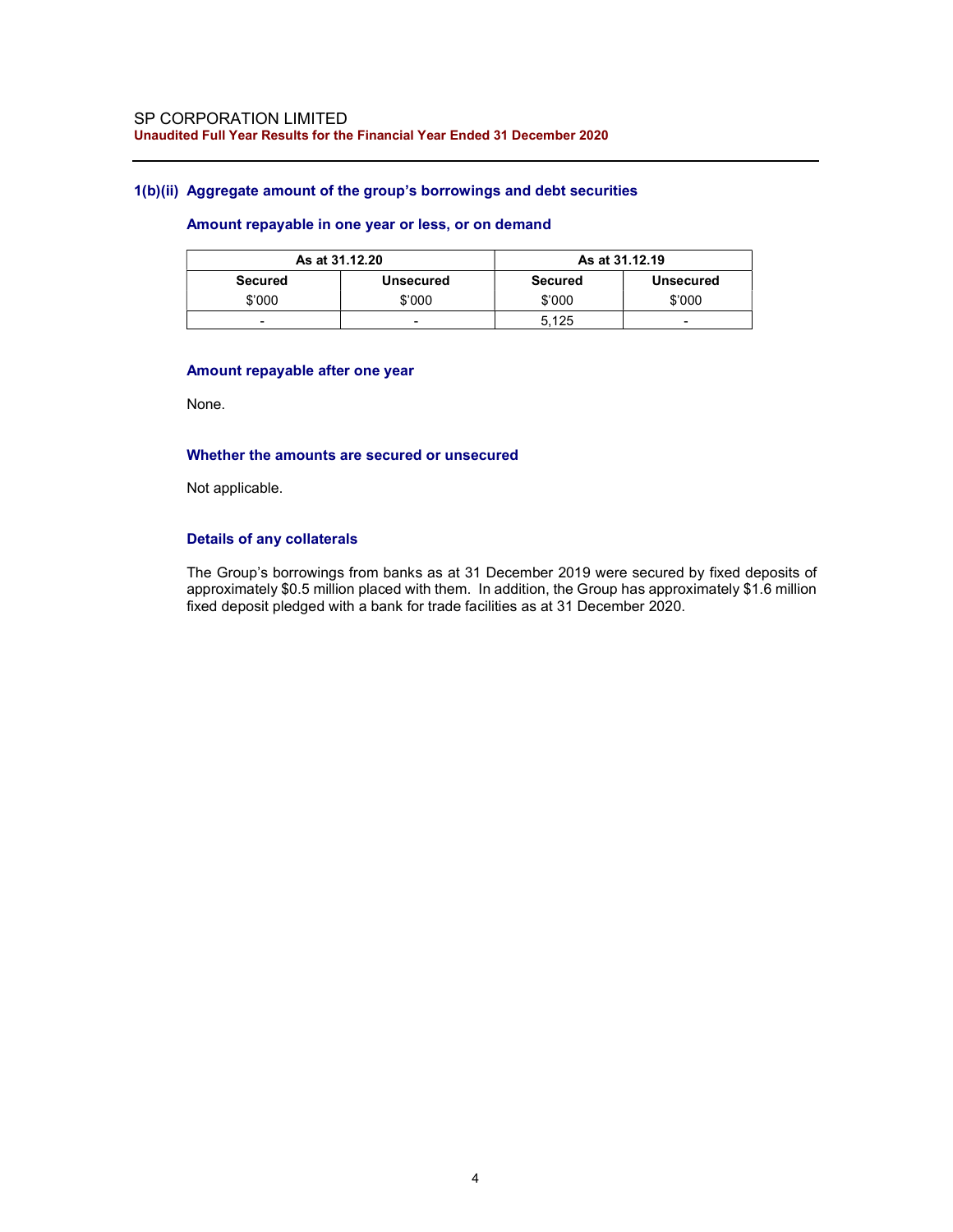#### 1(c) A statement of cash flows (for the group), together with a comparative statement for the corresponding period of the immediately preceding financial year

| SP CORPORATION LIMITED<br>Unaudited Full Year Results for the Financial Year Ended 31 December 2020                  |                             |                                     |                      |                                |  |
|----------------------------------------------------------------------------------------------------------------------|-----------------------------|-------------------------------------|----------------------|--------------------------------|--|
|                                                                                                                      |                             |                                     |                      |                                |  |
|                                                                                                                      |                             |                                     |                      |                                |  |
|                                                                                                                      |                             |                                     |                      |                                |  |
|                                                                                                                      |                             |                                     |                      |                                |  |
|                                                                                                                      |                             |                                     |                      |                                |  |
|                                                                                                                      |                             |                                     |                      |                                |  |
|                                                                                                                      |                             |                                     |                      |                                |  |
|                                                                                                                      |                             |                                     |                      |                                |  |
| A statement of cash flows (for the group), together with a comparative statement for the<br>1(c)                     |                             |                                     |                      |                                |  |
| corresponding period of the immediately preceding financial year                                                     |                             |                                     |                      |                                |  |
|                                                                                                                      |                             |                                     |                      |                                |  |
|                                                                                                                      | Group<br><b>Second Half</b> |                                     |                      | Group<br><b>Full Year</b>      |  |
|                                                                                                                      | 31.12.20                    | 31.12.19                            | 31.12.20             | 31.12.19                       |  |
| <b>Operating activities</b>                                                                                          | \$'000                      | \$'000                              | \$'000               | \$'000                         |  |
| Profit before tax                                                                                                    | 85                          | 1,854                               | 1,573                | 2,969                          |  |
| Adjustments for:<br>Depreciation of plant and equipment                                                              | 13                          | 18                                  | 25                   | 38                             |  |
| Depreciation of right-of-use asset                                                                                   | 8                           | $\overline{\phantom{a}}$            | 8                    | $\blacksquare$                 |  |
| Loss on disposal of plant and equipment<br>Impairment loss on non-trade receivables                                  | 42                          | 13                                  | $\blacksquare$<br>42 | 13                             |  |
| Interest expense                                                                                                     | $\overline{2}$              | 148                                 | 69                   | 300                            |  |
| Interest income                                                                                                      | (619)<br>(469)              | (2,013)<br>20                       | (2, 471)<br>(754)    | (3, 380)<br>(60)               |  |
| Operating cash flows before movements in working capital<br>Trade and other receivables                              | 2,279                       | 3,812                               | 7,281                | 243                            |  |
| Restricted bank balances                                                                                             | 130                         | 1,020                               | (918)                | 578                            |  |
| Trade and other payables<br>Cash generated from (used in) operations                                                 | 5,955<br>7,895              | (872)<br>3,980                      | 4,403<br>10,012      | (10, 888)<br>(10, 127)         |  |
| Interest received                                                                                                    | 2,158                       | 1,030                               | 2,159                | 1,181                          |  |
| Interest paid<br>Income tax paid, net                                                                                | (2)<br>(92)                 | (123)<br>(145)                      | (94)<br>(129)        | (275)<br>(302)                 |  |
| Net cash from (used in) operating activities                                                                         | 9,959                       | 4,742                               | 11,948               | (9, 523)                       |  |
|                                                                                                                      |                             |                                     |                      |                                |  |
| <b>Investing activities</b><br>Payments for acquisition of plant and equipment                                       | (21)                        |                                     | (24)                 |                                |  |
| Proceeds on disposal on plant and equipment                                                                          |                             | 19                                  |                      | 19                             |  |
| Proceeds from repayment of loan by a related party<br>Net cash from investing activities                             | 21,500<br>21,479            | $\sim$<br>19                        | 21,500<br>21,476     | $\overline{\phantom{a}}$<br>19 |  |
|                                                                                                                      |                             |                                     |                      |                                |  |
| <b>Financing activities</b><br>Proceeds from borrowings                                                              | 1,367                       | 35,441                              | 12,675               | 81,250                         |  |
| Repayments of borrowings                                                                                             | (1, 361)                    | (39, 332)                           | (17, 714)            | (76, 093)                      |  |
| Repayment of lease liability<br>Net cash (used in) from financing activities                                         | (8)<br>(2)                  | $\overline{\phantom{a}}$<br>(3,891) | (8)<br>(5,047)       | $\sim$<br>5,157                |  |
|                                                                                                                      |                             |                                     |                      |                                |  |
| Net increase (decrease) in cash and cash equivalents<br>Cash and cash equivalents at the beginning of financial year | 31,436<br>1,970             | 870<br>3,887                        | 28,377<br>4,768      | (4, 347)<br>9,167              |  |
| Effects of exchange rate changes on the balance of cash held in                                                      |                             |                                     |                      |                                |  |
| foreign currencies<br>Cash and cash equivalents at the end of financial year                                         | (634)<br>32,772             | 11<br>4,768                         | (373)<br>32,772      | (52)<br>4,768                  |  |
|                                                                                                                      |                             |                                     |                      |                                |  |
|                                                                                                                      |                             |                                     | Group                |                                |  |
|                                                                                                                      |                             |                                     | 31.12.20<br>\$'000   | 31.12.19<br>\$'000             |  |
| Cash and cash equivalents comprise:                                                                                  |                             |                                     |                      |                                |  |
| Cash at bank and on hand<br>Fixed deposits                                                                           |                             |                                     | 32,170<br>602        | 3,045<br>1,723                 |  |
| Cash and cash equivalents in statement of cash flows                                                                 |                             |                                     | 32,772               | 4,768                          |  |
| Pledged fixed deposits                                                                                               |                             |                                     | 1,633                | 715                            |  |
| Cash and bank balances in statement of financial position                                                            |                             |                                     | 34,405               | 5,483                          |  |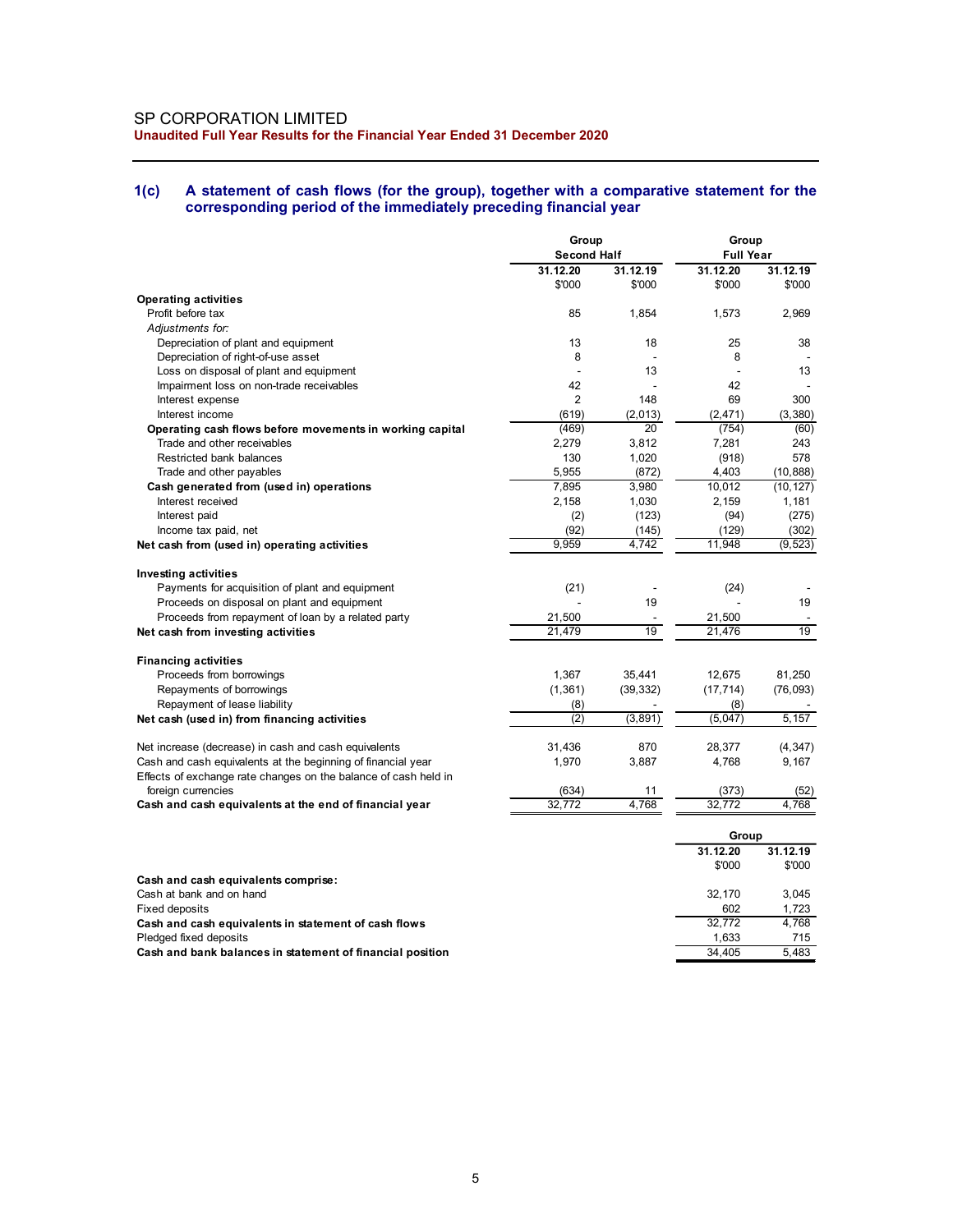#### 1(d)(i) A statement (for the issuer and group) showing either (i) all changes in equity or (ii) changes in equity other than those arising from capitalisation issues and distributions to shareholders, together with a comparative statement for the corresponding period of the immediately preceding financial year

|                                                                                                                                                                                                                                                                                                                                                                                     |                                    | Unaudited Full Year Results for the Financial Year Ended 31 December 2020 |                                                      |                                   |                 |  |  |  |
|-------------------------------------------------------------------------------------------------------------------------------------------------------------------------------------------------------------------------------------------------------------------------------------------------------------------------------------------------------------------------------------|------------------------------------|---------------------------------------------------------------------------|------------------------------------------------------|-----------------------------------|-----------------|--|--|--|
| A statement (for the issuer and group) showing either (i) all changes in equity or (ii) changes<br>1(d)(i)<br>in equity other than those arising from capitalisation issues and distributions to<br>shareholders, together with a comparative statement for the corresponding period of the<br>immediately preceding financial year<br>Equity attributable to owners of the Company |                                    |                                                                           |                                                      |                                   |                 |  |  |  |
|                                                                                                                                                                                                                                                                                                                                                                                     | Share                              | <b>Translation</b>                                                        | Capital                                              | Accumulated                       | <b>Total</b>    |  |  |  |
|                                                                                                                                                                                                                                                                                                                                                                                     | capital                            | reserve                                                                   | reserve                                              | losses                            | equity          |  |  |  |
| <b>The Group</b>                                                                                                                                                                                                                                                                                                                                                                    | \$'000                             | \$'000                                                                    | \$'000                                               | \$'000                            | \$'000          |  |  |  |
| At 1 January 2020                                                                                                                                                                                                                                                                                                                                                                   | 58,366                             | (458)                                                                     |                                                      | (2, 162)                          | 55,746          |  |  |  |
| Total comprehensive income for the financial year                                                                                                                                                                                                                                                                                                                                   |                                    |                                                                           |                                                      |                                   |                 |  |  |  |
| Profit for the financial year                                                                                                                                                                                                                                                                                                                                                       |                                    | $\overline{\phantom{a}}$                                                  |                                                      | 1,395                             | 1,395           |  |  |  |
| Other comprehensive loss for the financial year<br>At 31 December 2020                                                                                                                                                                                                                                                                                                              | $\overline{\phantom{a}}$<br>58,366 | (407)<br>(865)                                                            | $\overline{\phantom{a}}$<br>$\blacksquare$           | $\overline{\phantom{a}}$<br>(767) | (407)<br>56,734 |  |  |  |
|                                                                                                                                                                                                                                                                                                                                                                                     |                                    |                                                                           |                                                      |                                   |                 |  |  |  |
| At 1 January 2019                                                                                                                                                                                                                                                                                                                                                                   | 58,366                             | (258)                                                                     |                                                      | (4,665)                           | 53,443          |  |  |  |
| Total comprehensive income for the financial year                                                                                                                                                                                                                                                                                                                                   |                                    |                                                                           |                                                      |                                   |                 |  |  |  |
| Profit for the financial year                                                                                                                                                                                                                                                                                                                                                       |                                    | $\overline{\phantom{a}}$                                                  |                                                      | 2,503                             | 2,503           |  |  |  |
| Other comprehensive loss for the financial year<br>At 31 December 2019                                                                                                                                                                                                                                                                                                              | $\overline{\phantom{a}}$<br>58,366 | (200)<br>(458)                                                            | $\overline{\phantom{a}}$<br>$\overline{\phantom{a}}$ | (2, 162)                          | (200)<br>55,746 |  |  |  |
| <b>The Company</b>                                                                                                                                                                                                                                                                                                                                                                  |                                    |                                                                           |                                                      |                                   |                 |  |  |  |
|                                                                                                                                                                                                                                                                                                                                                                                     |                                    |                                                                           |                                                      |                                   |                 |  |  |  |
| At 1 January 2020                                                                                                                                                                                                                                                                                                                                                                   | 58,366                             |                                                                           |                                                      | (19, 507)                         | 38,859          |  |  |  |
| Loss for the financial year, representing total<br>comprehensive loss for the financial year                                                                                                                                                                                                                                                                                        |                                    |                                                                           |                                                      | (1,284)                           | (1,284)         |  |  |  |
| Transaction with owners of the Company,                                                                                                                                                                                                                                                                                                                                             |                                    |                                                                           |                                                      |                                   |                 |  |  |  |
| recognised directly in equity                                                                                                                                                                                                                                                                                                                                                       |                                    |                                                                           |                                                      |                                   |                 |  |  |  |
| Forgiveness of amount payable to a subsisiary                                                                                                                                                                                                                                                                                                                                       |                                    |                                                                           | 594                                                  |                                   | 594             |  |  |  |
| At 31 December 2020                                                                                                                                                                                                                                                                                                                                                                 | 58,366                             |                                                                           | 594                                                  | (20, 791)                         | 38,169          |  |  |  |
| At 1 January 2019                                                                                                                                                                                                                                                                                                                                                                   | 58,366                             |                                                                           |                                                      | (19, 982)                         | 38,384          |  |  |  |
| Profit for the financial year, representing total                                                                                                                                                                                                                                                                                                                                   |                                    |                                                                           |                                                      |                                   |                 |  |  |  |
| comprehensive income for the financial year                                                                                                                                                                                                                                                                                                                                         |                                    |                                                                           |                                                      | 475                               | 475             |  |  |  |
| At 31 December 2019                                                                                                                                                                                                                                                                                                                                                                 | 58,366                             | $\overline{\phantom{a}}$                                                  | $\blacksquare$                                       | (19, 507)                         | 38,859          |  |  |  |

<sup>1</sup>Capital reserve arose from the forgiveness of the Company's amount payable to a subsidiary by the subsidiary.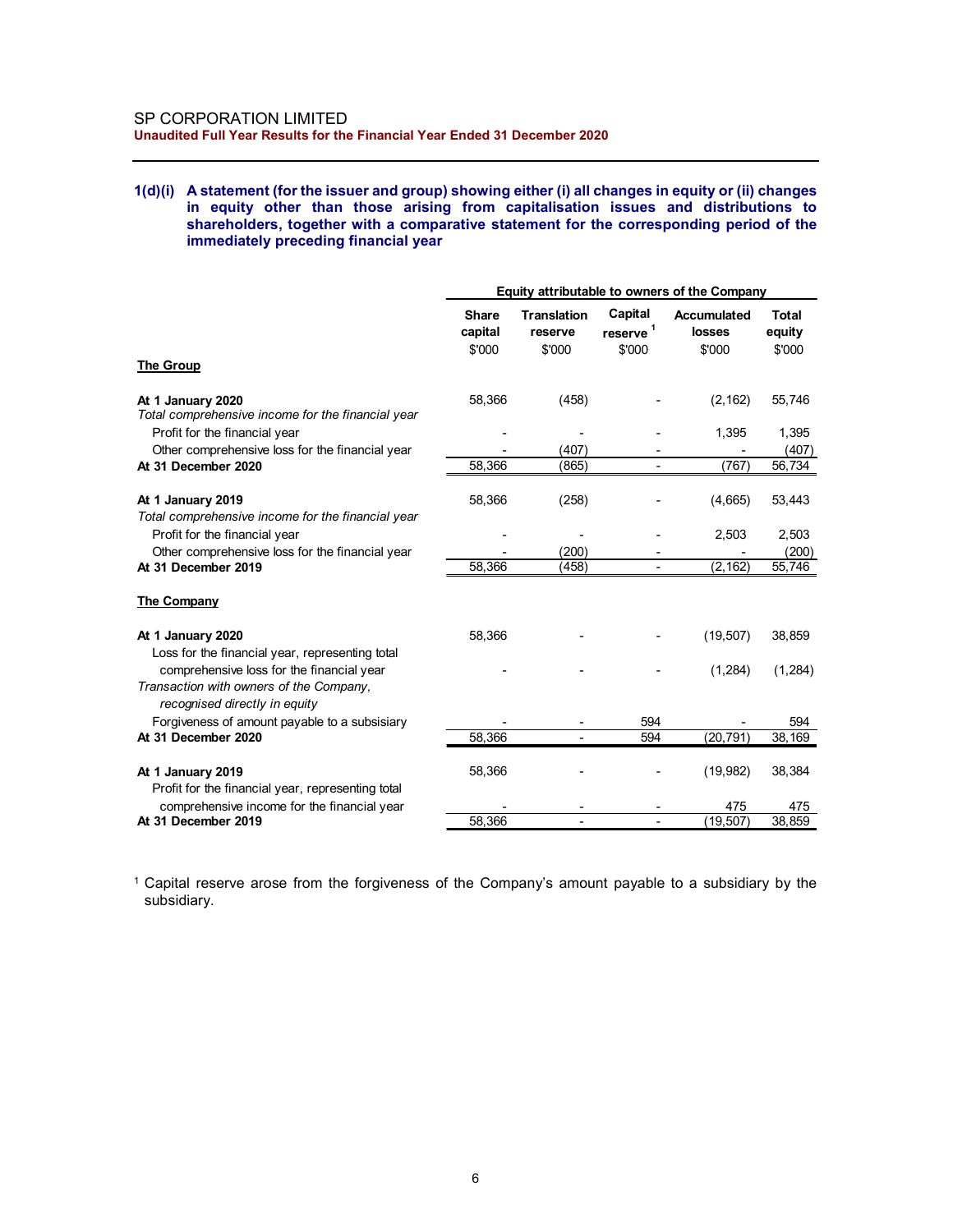1(d)(ii) Details of any changes in the company's share capital arising from rights issue, bonus issue, subdivision, consolidation, share buy-backs, exercise of share options or warrants, conversion of other issues of equity securities, issue of shares for cash or as consideration for acquisition or for any other purpose since the end of the previous period reported on. State the number of shares that may be issued on conversion of all the outstanding convertibles, if any, against the total number of issued shares excluding treasury shares and subsidiary holdings of the issuer, as at the end of the current financial period reported on and as at the end of the corresponding period of the immediately preceding financial year. State also the number of shares held as treasury shares and the number of subsidiary holdings, if any, and the percentage of the aggregate number of treasury shares and subsidiary holdings held against the total number of shares outstanding in a class that is listed as at the end of the current financial period reported on and as at the end of the corresponding period of the immediately preceding financial year.

None.

#### 1(d)(iii) To show the total number of issued shares excluding treasury shares as at the end of the current financial period and as at the end of the immediately preceding financial year

|                         | Group         |               | Company       |               |
|-------------------------|---------------|---------------|---------------|---------------|
|                         | 31.12.20      | 31.12.19      | 31.12.20      | 31.12.19      |
| Total number of         |               |               |               |               |
| issued ordinary shares* | 35.10 million | 35.10 million | 35.10 million | 35.10 million |

\* There were no treasury shares at the end of the respective financial year.

### 1(d)(iv) A statement showing all sales, transfers, cancellation and/or use of treasury shares as at the end of the current financial period reported on

Not applicable.

#### 1(d)(v) A statement showing all sales, transfers, cancellation and/or use of subsidiary holdings as at the end of the current financial period reported on

Not applicable.

### 2. Whether the figures have been audited or reviewed, and in accordance with which auditing standard or practice

The figures are neither audited nor reviewed.

### 3. Where the figures have been audited or reviewed, the auditors' report (including any modifications or emphasis of matter)

Not applicable.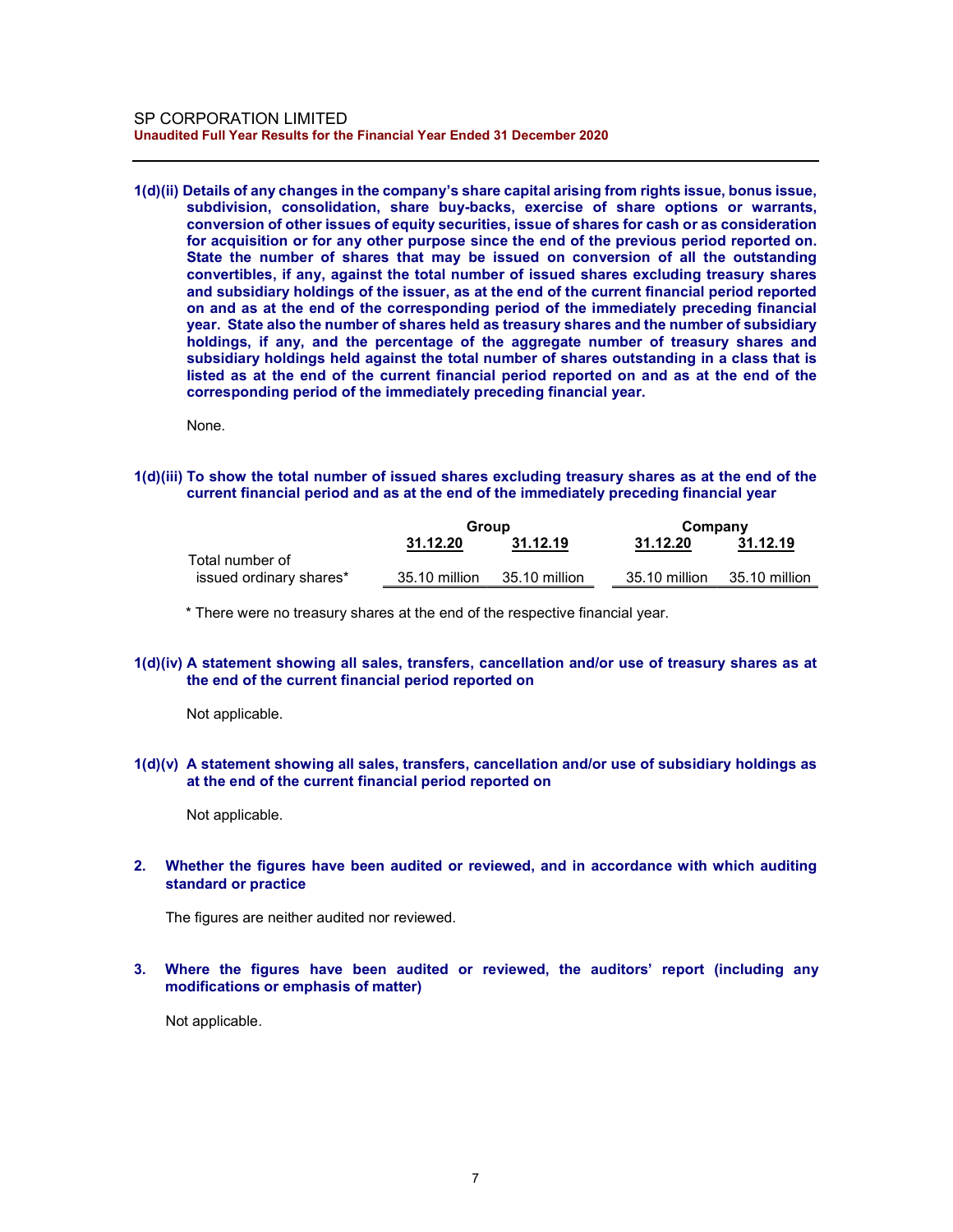- 3A. Where the latest financial statements are subject to an adverse opinion, qualified opinion or disclaimer of opinion:
	- (a) Updates on the efforts taken to resolve each outstanding audit issue.
	- (b) Confirmation from the Board that the impact of all outstanding audit issues on the financial statements have been adequately disclosed.

This is not required for any audit issue that is a material uncertainty relating to going concern.

Not applicable.

#### 4. Whether the same accounting policies and methods of computation as in the issuer's most recently audited annual financial statements have been applied

Except as disclosed in Section 5 below, the Group has applied the same accounting policies and methods of computation in the financial statements for the current financial year as those used in the audited financial statements for the financial year ended 31 December 2019.

#### 5. If there are any changes in the accounting policies and methods of computation, including any required by an accounting standard, what has changed, as well as the reasons for, and the effect of, the change

The Group has adopted all the new and revised Singapore Financial Reporting Standards (International) ("SFRS(I)s") pronouncements that are effective for annual periods beginning on or after 1 January 2020 and are relevant to its operations. The adoption of these new/revised SFRS(I)s does not result in any changes to the Group's and the Company's accounting policies and has no material effect on the amounts reported for the current financial year or prior financial years.

#### 6. Earnings per ordinary share of the group for the current financial period reported on and the corresponding period of the immediately preceding financial year, after deducting any provision for preference dividends

- (a) Earnings per ordinary share based on weighted average number of ordinary shares (in cent)
- (b) Earnings per ordinary share based on fully diluted basis (in cent)

|     |                                                                       |          | Group              |          | Group            |
|-----|-----------------------------------------------------------------------|----------|--------------------|----------|------------------|
|     |                                                                       |          | <b>Second Half</b> |          | <b>Full Year</b> |
|     |                                                                       | 31.12.20 | 31.12.19           | 31.12.20 | 31.12.19         |
| (a) | Earnings per ordinary share based on weighted                         |          |                    |          |                  |
|     | average number of ordinary shares (in cent)                           | 0.22     | 4.40               | 3.97     | 7.13             |
| (b) | Earnings per ordinary share based on fully<br>diluted basis (in cent) | 0.22     | 4.40               | 3.97     | 7.13             |
|     | Weighted average number of ordinary shares<br>(in million)            | 35.10    | 35.10              | 35.10    | 35.10            |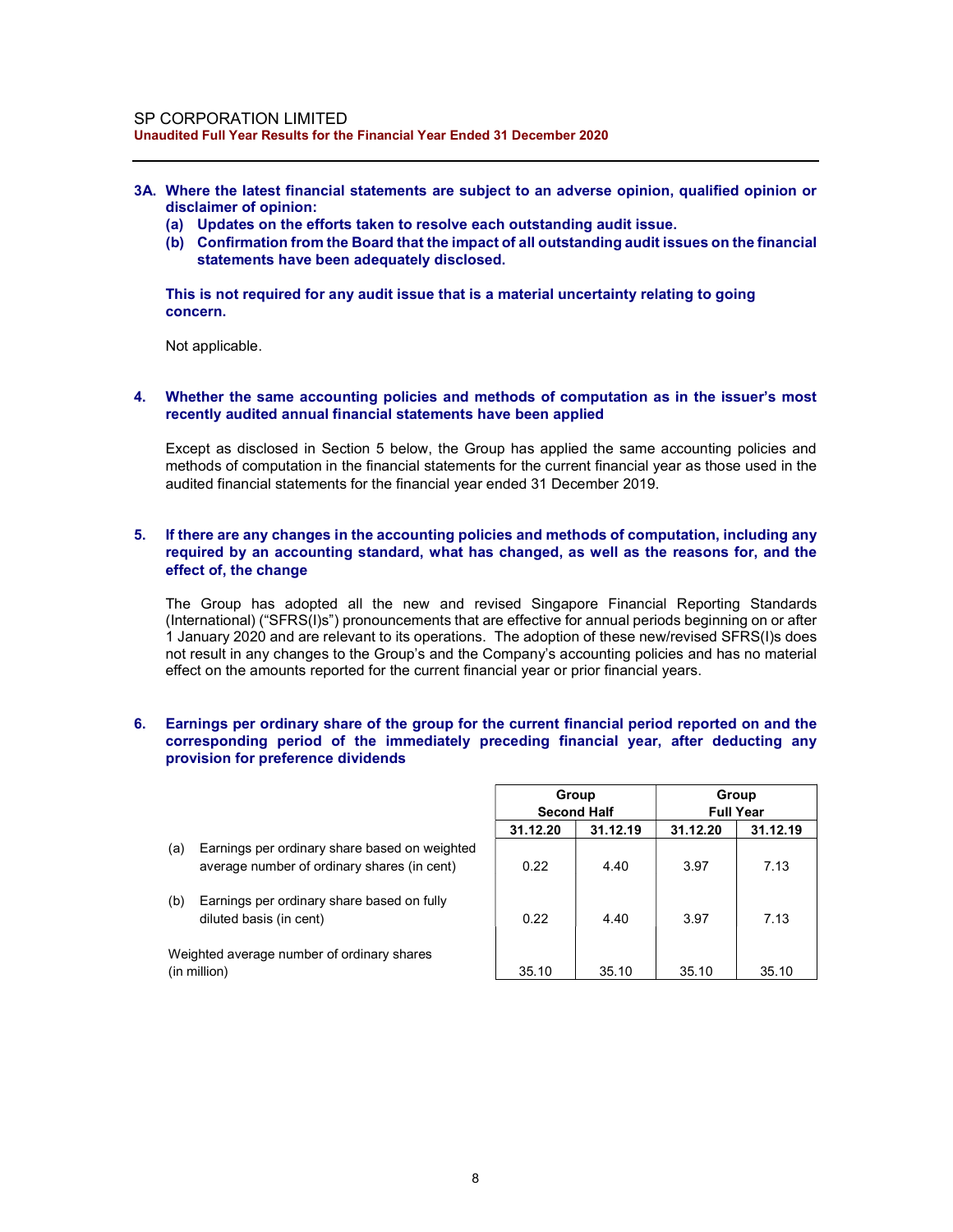### 7. Net asset value (for the issuer and group) per ordinary share based on the total number of issued shares excluding treasury shares of the issuer at the end of the (a) current financial period reported on; and (b) immediately preceding financial year

|                                                |          | Group    |          | Company  |
|------------------------------------------------|----------|----------|----------|----------|
|                                                | 31.12.20 | 31.12.19 | 31.12.20 | 31.12.19 |
| Net asset value per ordinary share (in dollar) | 1.62     | 1.59     | 1.09     | 1.11     |
| Total number of issued shares* at the end of   |          |          |          |          |
| the financial period / year (in million)       | 35.10    | 35.10    | 35.10    | 35.10    |

\* There were no treasury shares at the end of the respective financial year.

8. A review of the performance of the group, to the extent necessary for a reasonable understanding of the group's business. It must include a discussion of (a) any significant factors that affected the turnover, costs, and earnings of the group for the current financial period reported on, including (where applicable) seasonal or cyclical factors; and (b) any material factors that affected the cash flow, working capital, assets or liabilities of the group during the current financial period reported on

#### Review of the Financial Performance of the Group

#### 2H2020 vs 2H2019

The Group's revenue was \$18.3 million as compared to \$44.9 million in 2H2019, a decrease of 59% or \$26.6 million. The decrease was mainly due to lower sales volume from coal and drop in coal price, reflecting the impact of the COVID-19 pandemic.

Gross profit was \$0.6 million as compared to \$1.2 million in 2H2019. The decrease of \$0.6 million was in line with the lower revenue. Despite the revenue decline of 59%, the decrease in gross profit was lower at 48% as the margin for coal trading was a fixed rate based on the quantity delivered.

Other operating income was \$24,000 as compared to \$0.1 million in 2H2019. The total government grant income for 2H2020 was \$73,000. Other operating income in 2H2019 relates to handling fees earned in relation to coal shipments.

Administrative expenses were \$1.0 million as compared to \$1.3 million in 2H2019, a decrease of \$0.3 million. The decrease was mainly attributable to lower manpower costs.

Other operating expenses were \$0.2 million as compared to \$25,000 in 2H2019. This was primarily due to a higher net foreign currency exchange loss arising from the depreciation of US dollar against Singapore dollar in 2H2020.

Interest income was \$0.6 million as compared to \$2.0 million in 2H2019, a decrease of \$1.4 million. The decrease was mainly due to lower interest income from trade receivables with related parties and from a \$21.5 million loan granted to a related party. The loan to a related party and accrued interest amounting to approximately \$21.5 million and \$1.7 million respectively were fully repaid in cash in October 2020.

Interest expense was \$2,000 as compared to \$0.1 million in 2H2019. The decrease was due to lower utilisation of trade financing facilities for commodities trading.

Income tax expense was \$9,000 as compared to \$0.3 million in 2H2019. The lower income tax expense was mainly due to the write-back of overprovision of income tax in respect of prior financial years.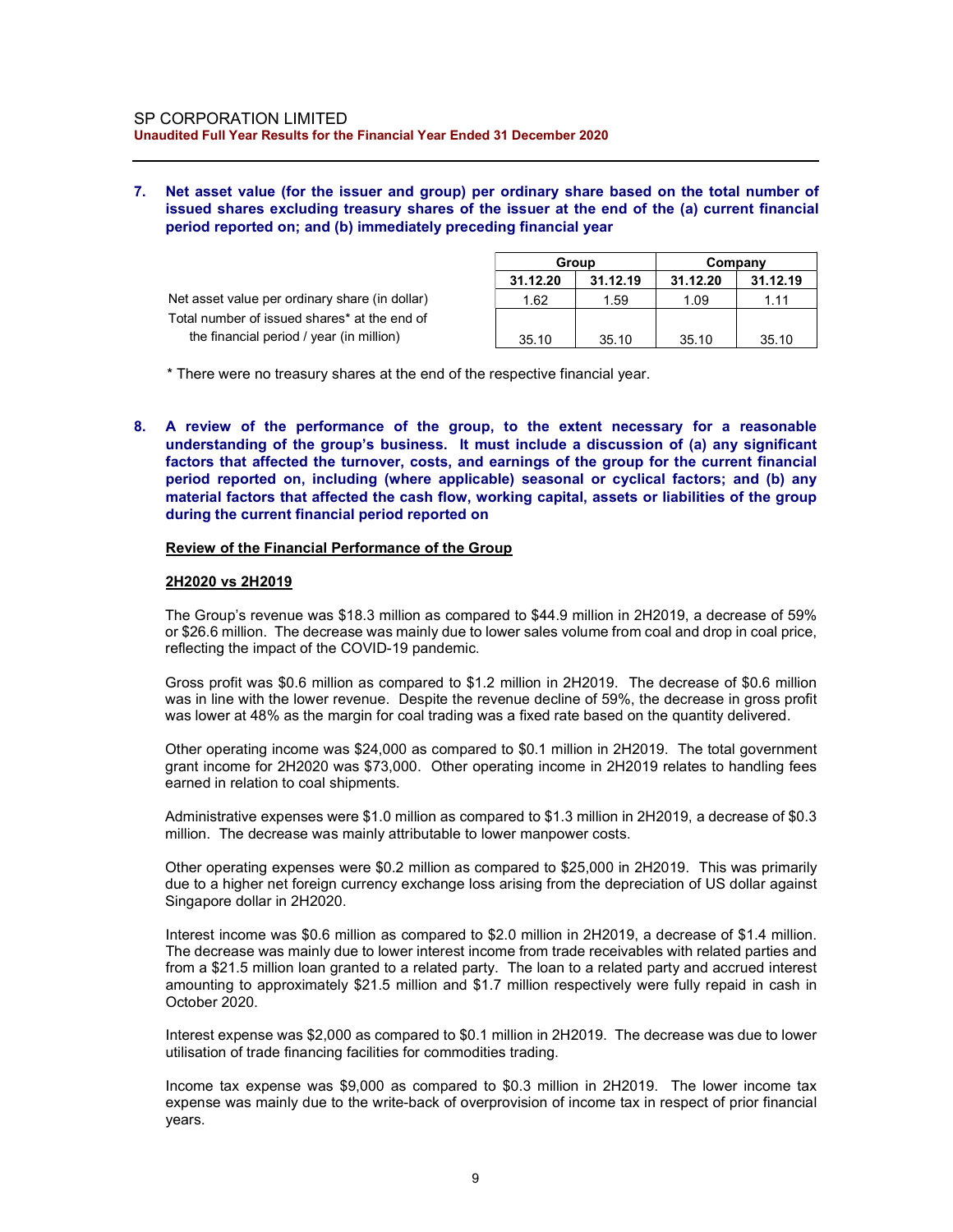As a result of the above, profit after tax was \$0.1 million as compared to \$1.5 million in 2H2019, a decrease of \$1.4 million.

### FY2020 vs FY2019

The Group's revenue was \$29.4 million as compared to \$93.1 million in FY2019, a decrease of 68% or \$63.7 million. The decrease was mainly due to lower sales volume from coal and rubber, reflecting the impact of the COVID-19 pandemic. The drop in coal price also contributed to the decline in revenue.

Gross profit was \$0.9 million as compared to \$2.4 million in FY2019. The decrease of \$1.5 million was in line with the lower revenue. Despite the revenue decline of 68%, the decrease in gross profit was lower at 62% as the margin for coal trading was a fixed rate based on the quantity delivered.

Other operating income was \$0.4 million as compared to \$0.2 million in FY2019, an increase of \$0.2 million. This was mainly contributed by the Government Jobs Support Scheme and other cash grants such as rental relief and property tax rebate. The total government grant income for FY2020 was \$159,000.

Administrative expenses were \$1.9 million as compared to \$2.6 million in FY2019, a decrease of \$0.7 million. The decrease was mainly attributable to lower manpower costs.

Other operating expenses were \$0.2 million as compared to \$0.1 million in FY2019, an increase of \$0.1 million. This was primarily due to a higher net foreign currency exchange loss arising from the depreciation of US dollar against Singapore dollar in FY2020.

Interest income was \$2.5 million as compared to \$3.4 million in FY2019, a decrease of \$0.9 million. The decrease was mainly due to lower interest income from trade receivables with related parties and from a \$21.5 million loan granted to a related party. The loan to a related party and accrued interest amounting to approximately \$21.5 million and \$1.7 million respectively were fully repaid in cash in October 2020.

Interest expense was \$0.1 million as compared to \$0.3 million in FY2019, a decrease of \$0.2 million. The decrease was due to lower utilisation of trade financing facilities for commodities trading.

Income tax expense was \$0.2 million as compared to \$0.5 million in FY2019, a decrease of \$0.3 million. The lower income tax expense was mainly due to the write-back of overprovision of income tax in respect of prior financial years.

As a result of the above, profit after tax was \$1.4 million as compared to \$2.5 million in FY2019, a decrease of \$1.1 million.

#### Review of the Financial Position of the Group

The Group's total assets were \$64.6 million as at 31 December 2020, an increase of \$0.4 million from \$64.2 million as at 31 December 2019. The increase was mainly due to higher cash and bank balances from loan repayment from a related party and collections from customers.

Included in the trade and other receivables of the Group were amounts totalling \$2.9 million (2019: \$9.3 million) which are expected to be repaid after one year from the respective financial year end in accordance with repayment agreements signed with the related parties and have been classified as non-current. Total trade and other receivables as at 31 December 2020 were \$29.4 million as compared to \$37.1 million as at 31 December 2019, a decrease of \$7.7 million due to collections from customers.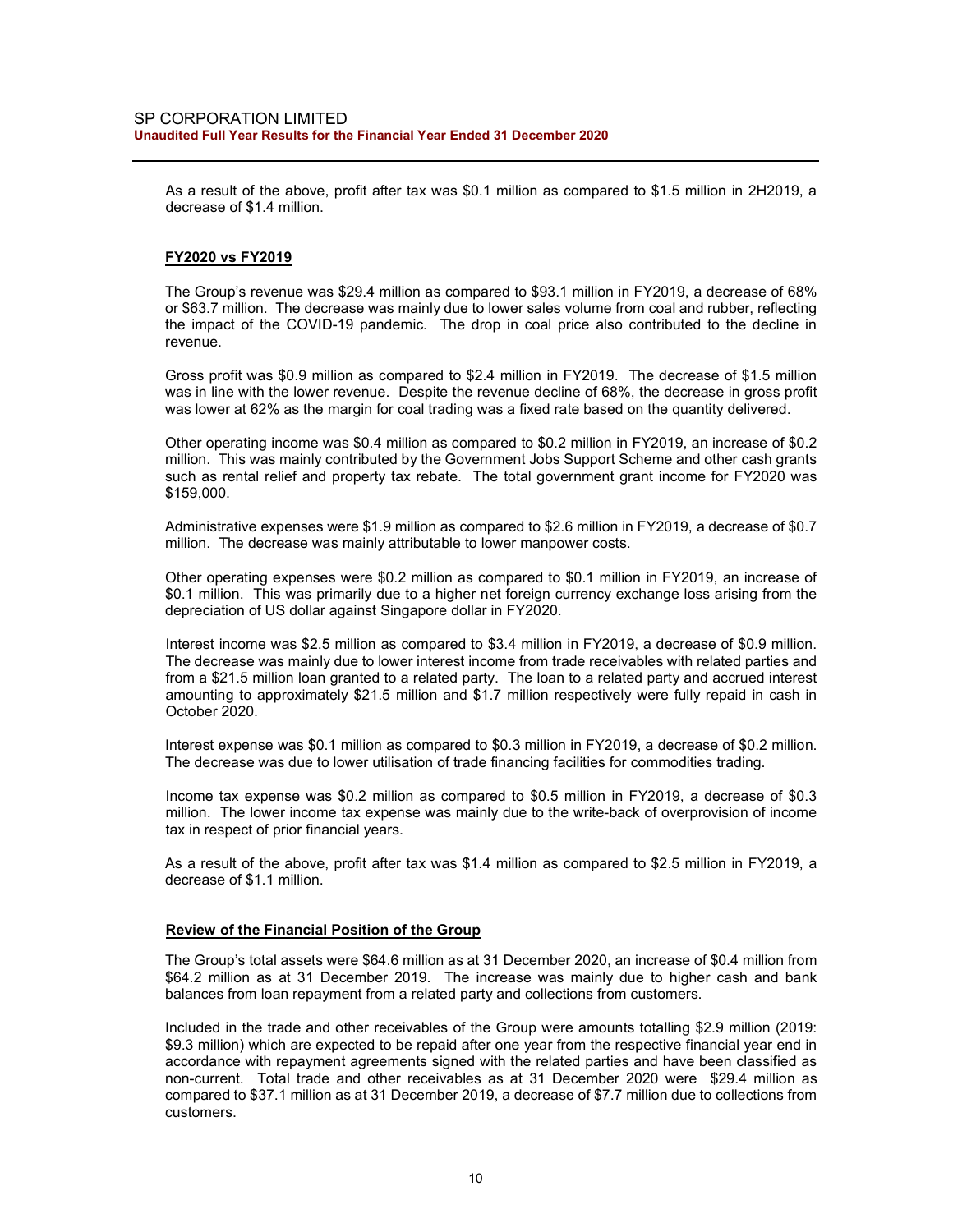The Group's total liabilities were \$7.8 million as at 31 December 2020, a decrease of \$0.6 million from \$8.4 million as at 31 December 2019. The decrease was mainly due to lower borrowings in the form of trust receipts for commodities trading. It was partially offset by an increase in trade and other payables arising mainly from purchases of coal.

As at 31 December 2020, shareholders' fund was \$56.7 million as compared to \$55.7 million as at 31 December 2019, an increase of \$1.0 million.

The Group maintained a positive working capital of \$54.8 million as at 31 December 2020.

### Review of the Consolidated Statement of Cash Flows for the Group

During FY2020, net cash from operating activities of \$12.0 million arose from profit for the financial year, after changes in working capital and other adjustments. In FY2019, net cash used in operating activities of \$9.5 million was mainly due to the timing of collections from customers and lumpy payments to suppliers, partially offset by higher fixed deposits placed with banks for utilisation of trade facilities for commodities trading.

Net cash from investing activities of \$21.0 million in FY2020 was mainly due to the repayment of a loan of \$21.5 million by a related party.

Net cash used in financing activities of \$5.0 million in FY2020 was for repayments of trust receipt financing for commodities trading, which was fully settled by 31 December 2020. Utilisation of trust receipt facilities for commodities trading in FY2019 contributed to net cash from financing activities of \$5.2 million.

Consequently, cash and cash equivalents were \$32.8 million as at 31 December 2020, representing a net inflow of \$28.0 million since 31 December 2019.

### 9. Where a forecast, or a prospect statement, has been previously disclosed to shareholders, any variance between it and the actual results

Not applicable.

#### 10. Events after the reporting period

With effect from 1 January 2021, SP Resources International Pte. Ltd. ("SPRI") and SP Mining & Engineering Pte. Ltd. ("SPME"), two of the Company's direct and indirect wholly-owned subsidiaries respectively, amalgamated to become SP Mining & Engineering Pte. Ltd. In the financial years ended 31 December 2020 and 2019, SPRI and SPME were reflected under "Commodities Trading" and "Corporate and Others" segments respectively. Following the amalgamation, SPME, which was dormant during the financial years ended 31 December 2020 and 2019, will be reflected under "Commodities Trading" segment.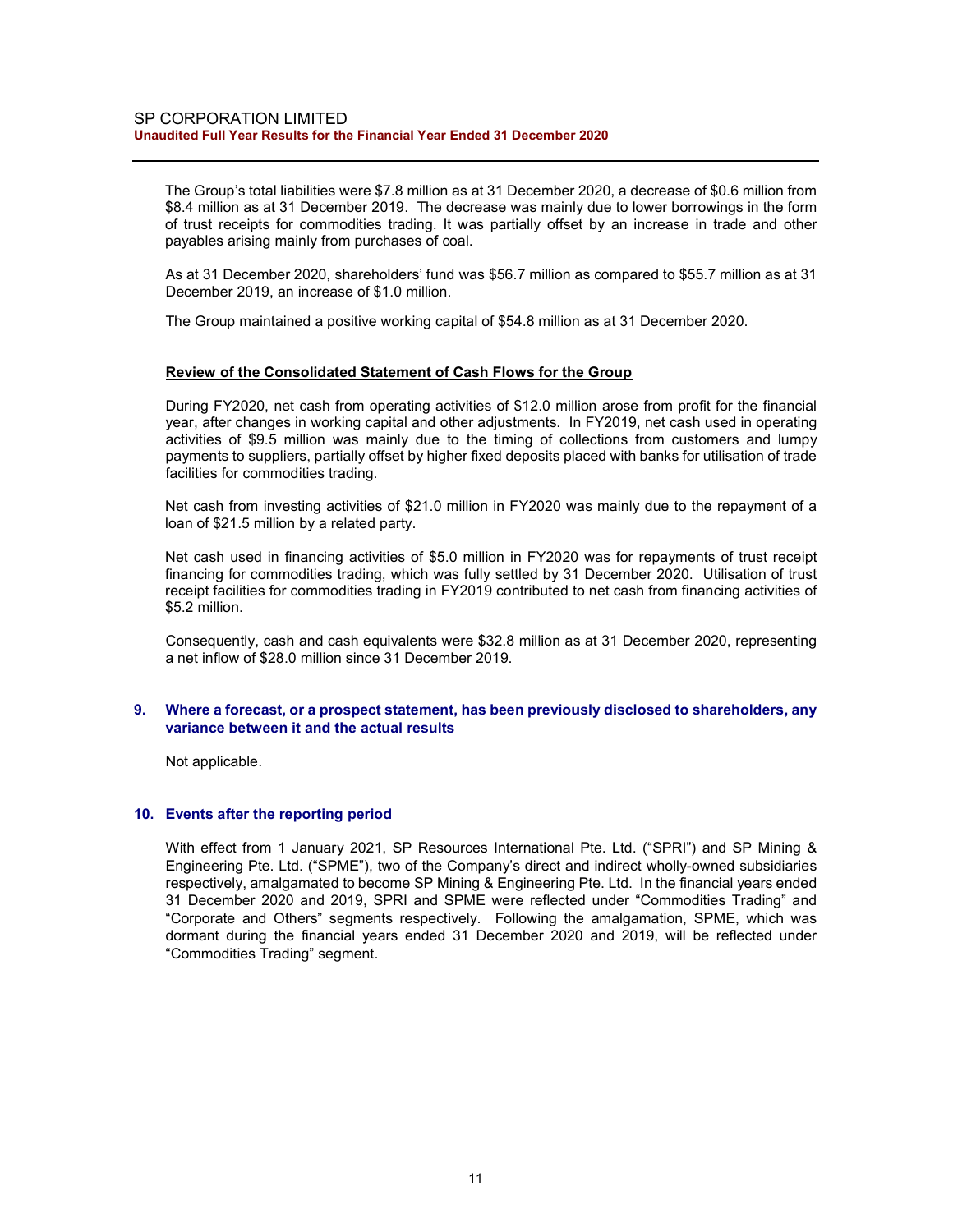#### 11. A commentary at the date of the announcement of the significant trends and competitive conditions of the industry in which the group operates and any known factors or events that may affect the group in the next reporting period and the next 12 months

The outbreak of COVID-19 and related global responses including border closures and lockdowns have caused material disruptions to businesses around the world, leading to an economic slowdown. This situation has affected the Group's results for the financial year ended 31 December 2020.

With the global economic slowdown, the Group expects a slow recovery in its commodities trading activities. It may take a longer time before operations can be normalised amid the uncertainties ahead.

Although the Group's revenue may be lower as a result of COVID-19, the Group does not foresee any material impact to its liquidity position and availability of funds. There is no material uncertainty of the Group's ability to continue as a going concern in the next 12 months.

The Group will continually seek opportunities to grow its commodities trading business. In addition, the Group is exploring investment opportunities to reposition, expand and diversify its business and operations to achieve a more consistent and sustainable growth, while maintaining focus on disciplined management of costs and capital.

### 12. Dividend

(a) Whether an interim (final) ordinary dividend has been declared (recommended); and

None.

(b)(i) Amount per share

None.

(b)(ii) Previous corresponding period

None.

(c) Whether the dividend is before tax, net of tax or tax exempt. If before tax or net of tax, state the tax rate and the country where the dividend is derived. (If the dividend is not taxable in the hands of shareholders, this must be stated)

Not applicable.

(d) The date the dividend is payable

Not applicable.

(e) The date on which Registrable Transfers received by the company (up to 5.00 pm) will be registered before entitlements to the dividend are determined

Not applicable.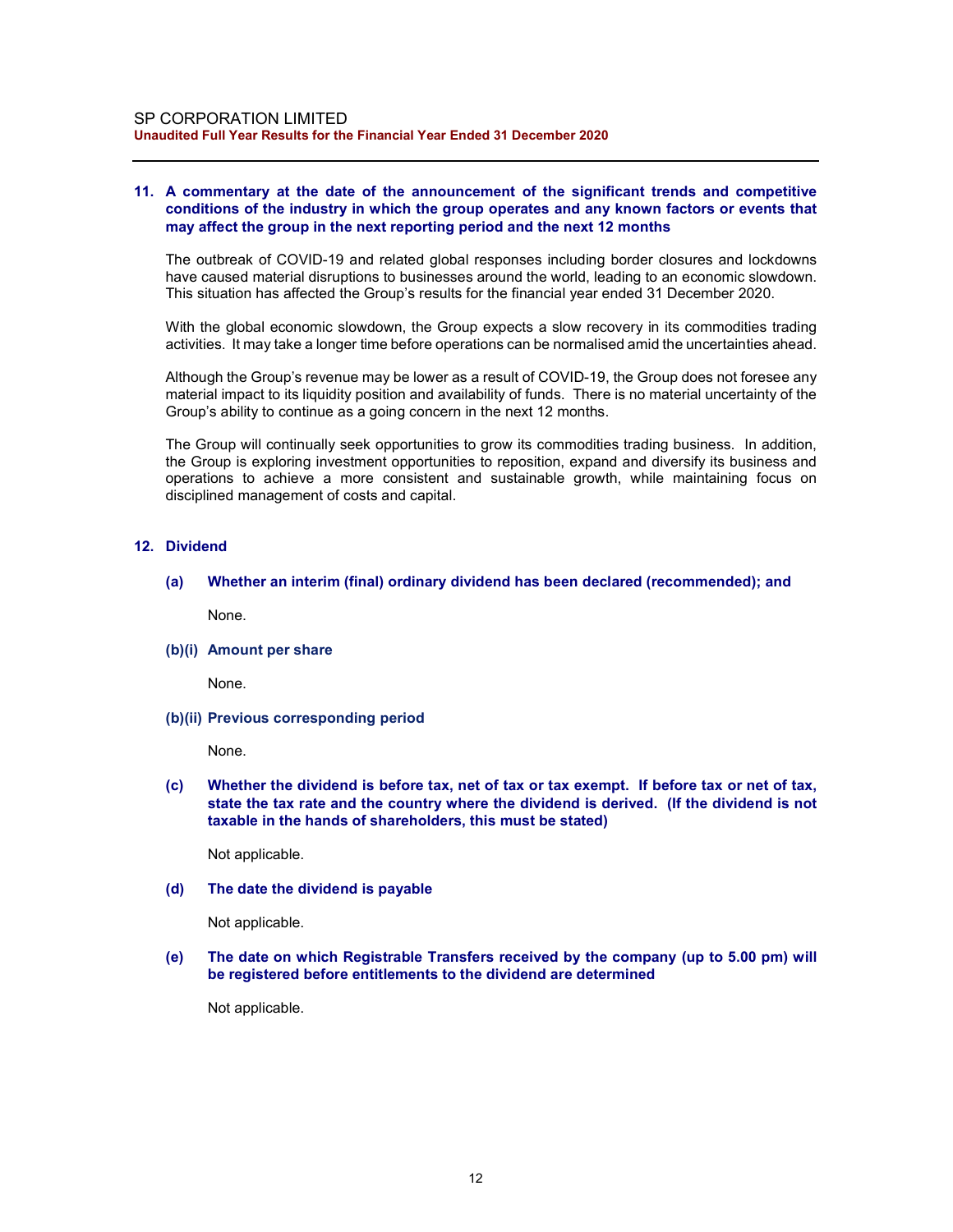### 13. If no dividend has been declared (recommended), a statement to that effect and the reason(s) for the decision

### PART II - ADDITIONAL INFORMATION REQUIRED FOR FULL YEAR ANNOUNCEMENT (This part is not applicable to Q1, Q2, Q3 or Half Year Results)

#### 14. Segmented revenue and results for business or geographical segments (of the group) in the form presented in the issuer's most recently audited annual financial statements, with comparative information for the immediately preceding year

|                                                                                                                                                                                                                                                       | SP CORPORATION LIMITED<br>Unaudited Full Year Results for the Financial Year Ended 31 December 2020                                                                                                                                                                                                                                                 |                                                                  |                      |                      |                                   |                                     |  |  |
|-------------------------------------------------------------------------------------------------------------------------------------------------------------------------------------------------------------------------------------------------------|-----------------------------------------------------------------------------------------------------------------------------------------------------------------------------------------------------------------------------------------------------------------------------------------------------------------------------------------------------|------------------------------------------------------------------|----------------------|----------------------|-----------------------------------|-------------------------------------|--|--|
|                                                                                                                                                                                                                                                       | 13. If no dividend has been declared (recommended), a statement to that effect and the reason(s)<br>for the decision                                                                                                                                                                                                                                |                                                                  |                      |                      |                                   |                                     |  |  |
|                                                                                                                                                                                                                                                       | No dividend has been declared or recommended for the financial year ended 31 December 2020. As<br>the Company still has accumulated losses as at 31 December 2020 and its current priority is to achieve<br>long-term growth for the benefit of its shareholders, its profits will therefore be retained for investment<br>in future opportunities. |                                                                  |                      |                      |                                   |                                     |  |  |
|                                                                                                                                                                                                                                                       | PART II - ADDITIONAL INFORMATION REQUIRED FOR FULL YEAR ANNOUNCEMENT                                                                                                                                                                                                                                                                                | (This part is not applicable to Q1, Q2, Q3 or Half Year Results) |                      |                      |                                   |                                     |  |  |
| 14. Segmented revenue and results for business or geographical segments (of the group) in the<br>form presented in the issuer's most recently audited annual financial statements, with<br>comparative information for the immediately preceding year |                                                                                                                                                                                                                                                                                                                                                     |                                                                  |                      |                      |                                   |                                     |  |  |
|                                                                                                                                                                                                                                                       |                                                                                                                                                                                                                                                                                                                                                     | <b>Commodities</b><br><b>Trading</b><br>\$'000                   | Investment<br>\$'000 | and Others<br>\$'000 | Corporate Inter-segment<br>\$'000 | Eliminations Consolidated<br>\$'000 |  |  |
|                                                                                                                                                                                                                                                       | Financial year ended 31 December 2020                                                                                                                                                                                                                                                                                                               |                                                                  |                      |                      |                                   |                                     |  |  |
|                                                                                                                                                                                                                                                       | <b>Revenue</b><br>- External customers                                                                                                                                                                                                                                                                                                              | 29,095                                                           |                      | 337<br>1,629         | (1,629)                           | 29,432                              |  |  |
|                                                                                                                                                                                                                                                       | - Inter-segment<br>Total segment revenue                                                                                                                                                                                                                                                                                                            | 29,095                                                           |                      | 1,966                | (1,629)                           | 29,432                              |  |  |
|                                                                                                                                                                                                                                                       |                                                                                                                                                                                                                                                                                                                                                     |                                                                  |                      |                      |                                   |                                     |  |  |
| Result                                                                                                                                                                                                                                                | Segment result                                                                                                                                                                                                                                                                                                                                      | (1, 143)                                                         | 4                    | (1,788)              | 2,098                             | (829)                               |  |  |
|                                                                                                                                                                                                                                                       | Interest income                                                                                                                                                                                                                                                                                                                                     | 3,451                                                            | 1,214                | 2                    | (2, 196)                          | 2,471                               |  |  |
|                                                                                                                                                                                                                                                       | Interest expense                                                                                                                                                                                                                                                                                                                                    | (69)                                                             |                      | (58)                 | 58                                | (69)                                |  |  |
|                                                                                                                                                                                                                                                       | Profit before tax                                                                                                                                                                                                                                                                                                                                   | 2,239                                                            | 1,218                | (1, 844)             | (40)                              | 1,573                               |  |  |
|                                                                                                                                                                                                                                                       | Income tax expense                                                                                                                                                                                                                                                                                                                                  |                                                                  |                      |                      |                                   | (178)                               |  |  |
|                                                                                                                                                                                                                                                       | Profit after tax                                                                                                                                                                                                                                                                                                                                    |                                                                  |                      |                      |                                   | 1,395                               |  |  |
|                                                                                                                                                                                                                                                       | 31 December 2020                                                                                                                                                                                                                                                                                                                                    |                                                                  |                      |                      |                                   |                                     |  |  |
| <b>Assets</b>                                                                                                                                                                                                                                         |                                                                                                                                                                                                                                                                                                                                                     |                                                                  |                      |                      |                                   |                                     |  |  |
|                                                                                                                                                                                                                                                       | Segment assets<br><b>Total assets</b>                                                                                                                                                                                                                                                                                                               | 39,486                                                           | 21,958               | 3,098                | 17                                | 64,559<br>64,559                    |  |  |
|                                                                                                                                                                                                                                                       | <b>Liabilities</b>                                                                                                                                                                                                                                                                                                                                  |                                                                  |                      |                      |                                   |                                     |  |  |
|                                                                                                                                                                                                                                                       | Segment liabilities<br><b>Total liabilities</b>                                                                                                                                                                                                                                                                                                     | 6,528                                                            | 25                   | 1,255                | 17                                | 7,825<br>7,825                      |  |  |
|                                                                                                                                                                                                                                                       | <b>Other information</b><br>Capital expenditure                                                                                                                                                                                                                                                                                                     | 3                                                                |                      | 21                   |                                   | 24                                  |  |  |
|                                                                                                                                                                                                                                                       | Depreciation of plant and<br>equipment                                                                                                                                                                                                                                                                                                              | $\overline{\mathbf{c}}$                                          |                      | 23                   |                                   | 25                                  |  |  |
|                                                                                                                                                                                                                                                       | Depreciation of                                                                                                                                                                                                                                                                                                                                     |                                                                  |                      |                      |                                   |                                     |  |  |
|                                                                                                                                                                                                                                                       | right-of-use asset                                                                                                                                                                                                                                                                                                                                  |                                                                  |                      | 8                    |                                   | 8                                   |  |  |
|                                                                                                                                                                                                                                                       |                                                                                                                                                                                                                                                                                                                                                     |                                                                  | 13                   |                      |                                   |                                     |  |  |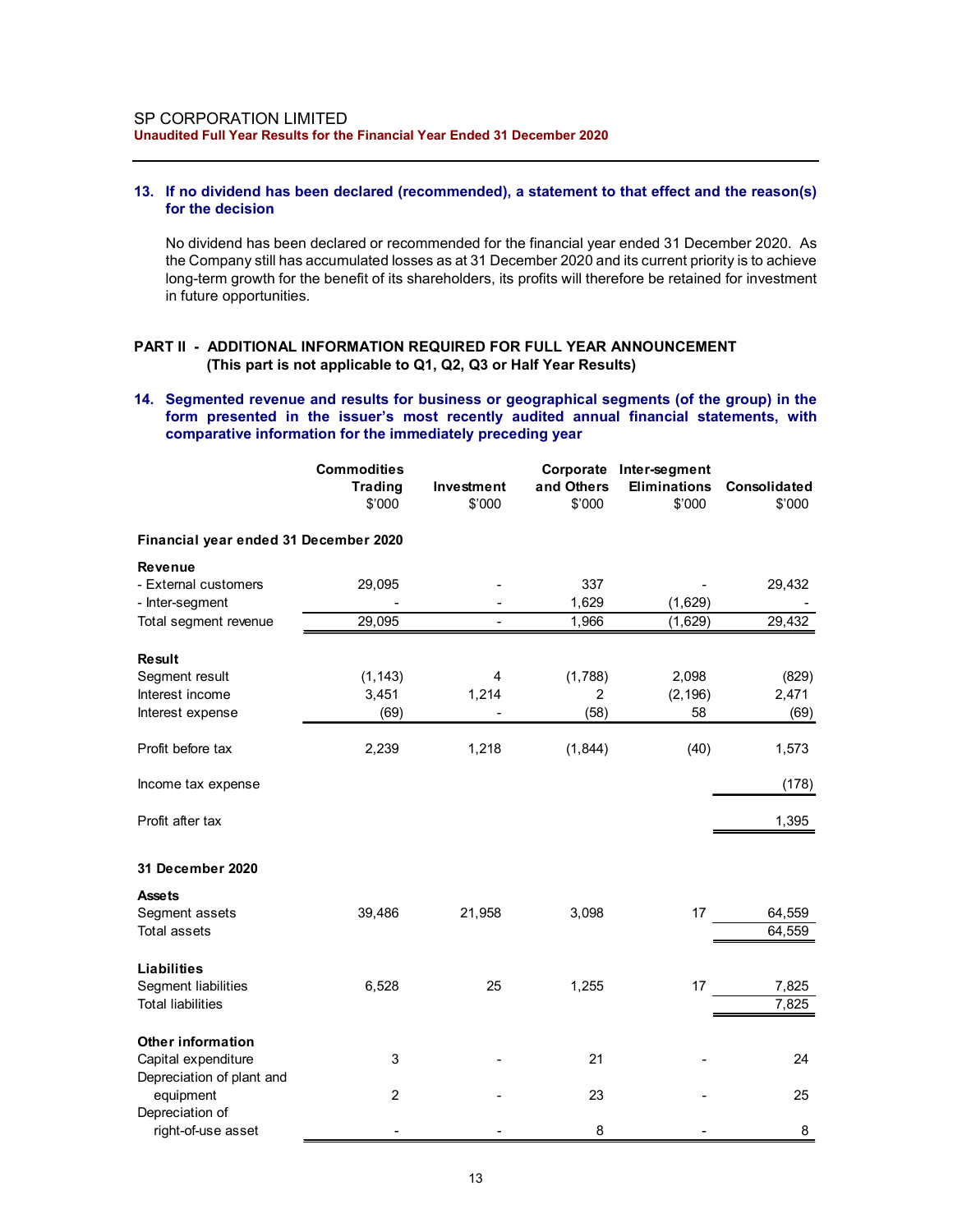### SP CORPORATION LIMITED Unaudited Full Year Results for the Financial Year Ended 31 December 2020

| SP CORPORATION LIMITED<br>Unaudited Full Year Results for the Financial Year Ended 31 December 2020 |                                    |                                            |                    |                                     |                      |
|-----------------------------------------------------------------------------------------------------|------------------------------------|--------------------------------------------|--------------------|-------------------------------------|----------------------|
|                                                                                                     |                                    |                                            |                    |                                     |                      |
|                                                                                                     |                                    |                                            |                    |                                     |                      |
|                                                                                                     |                                    |                                            |                    |                                     |                      |
|                                                                                                     |                                    |                                            |                    |                                     |                      |
|                                                                                                     |                                    |                                            |                    |                                     |                      |
|                                                                                                     |                                    |                                            |                    |                                     |                      |
|                                                                                                     |                                    |                                            |                    |                                     |                      |
|                                                                                                     |                                    |                                            |                    |                                     |                      |
|                                                                                                     |                                    |                                            |                    |                                     |                      |
|                                                                                                     |                                    |                                            |                    |                                     |                      |
|                                                                                                     |                                    |                                            |                    |                                     |                      |
|                                                                                                     |                                    |                                            |                    |                                     |                      |
|                                                                                                     | <b>Commodities</b>                 |                                            | Corporate          | Inter-segment                       |                      |
|                                                                                                     | <b>Trading</b>                     | Investment                                 | and Others         | <b>Eliminations</b>                 | Consolidated         |
|                                                                                                     | \$'000                             | \$'000                                     | \$'000             | \$'000                              | \$'000               |
| Financial year ended 31 December 2019                                                               |                                    |                                            |                    |                                     |                      |
|                                                                                                     |                                    |                                            |                    |                                     |                      |
| Revenue                                                                                             |                                    |                                            |                    |                                     |                      |
| - External customers<br>- Inter-segment                                                             | 92,767                             | $\overline{\phantom{a}}$<br>$\blacksquare$ | 309<br>2,306       | $\overline{\phantom{a}}$<br>(2,306) | 93,076               |
| Total segment revenue                                                                               | 92,767                             | $\blacksquare$                             | 2,615              | (2,306)                             | 93,076               |
|                                                                                                     |                                    |                                            |                    |                                     |                      |
| <b>Result</b>                                                                                       |                                    |                                            |                    |                                     |                      |
| Segment result                                                                                      | (178)                              | (24)                                       | 91                 | $\overline{\phantom{a}}$            | (111)                |
| Interest income                                                                                     | 1,866                              | 1,531                                      | 3                  | (20)                                | 3,380                |
| Interest expense                                                                                    | (300)                              | $\sim$                                     | (20)               | $20\,$                              | (300)                |
| Profit before tax                                                                                   | 1,388                              | 1,507                                      | 74                 | $\overline{\phantom{0}}$            | 2,969                |
|                                                                                                     |                                    |                                            |                    |                                     |                      |
| Income tax expense                                                                                  |                                    |                                            |                    |                                     | (466)                |
|                                                                                                     |                                    |                                            |                    |                                     |                      |
| Profit after tax                                                                                    |                                    |                                            |                    |                                     | 2,503                |
|                                                                                                     |                                    |                                            |                    |                                     |                      |
| 31 December 2019                                                                                    |                                    |                                            |                    |                                     |                      |
| <b>Assets</b>                                                                                       |                                    |                                            |                    |                                     |                      |
| Segment assets                                                                                      | 41,077                             | 22,876                                     | 225                |                                     | 64,178               |
| Total assets                                                                                        |                                    |                                            |                    |                                     | 64,178               |
|                                                                                                     |                                    |                                            |                    |                                     |                      |
| <b>Liabilities</b>                                                                                  |                                    |                                            |                    |                                     |                      |
| Segment liabilities<br><b>Total liabilities</b>                                                     | 7,098                              | 272                                        | 1,062              |                                     | 8,432<br>8,432       |
|                                                                                                     |                                    |                                            |                    |                                     |                      |
| Other information                                                                                   |                                    |                                            |                    |                                     |                      |
| Depreciation of plant and                                                                           |                                    |                                            |                    |                                     |                      |
| equipment                                                                                           | 6                                  | $\blacksquare$                             | 32                 |                                     | 38                   |
|                                                                                                     |                                    |                                            |                    |                                     |                      |
|                                                                                                     |                                    |                                            |                    |                                     |                      |
|                                                                                                     |                                    |                                            | Group              |                                     |                      |
|                                                                                                     | Revenue from<br>external customers |                                            | Non-current assets |                                     | Capital expenditure  |
|                                                                                                     | <b>Full Year</b>                   |                                            |                    |                                     |                      |
| <b>Geographical Segments</b>                                                                        | 31.12.20                           | 31.12.19                                   | 31.12.20           | 31.12.19<br>31.12.20                | 31.12.19             |
| - Based on location of customer                                                                     | \$'000                             | \$'000                                     | \$'000             | \$'000                              | \$'000<br>\$'000     |
| Singapore                                                                                           | 25,636                             | 70,770                                     | 699                | 5,544                               | 24<br>$\blacksquare$ |
| Indonesia                                                                                           | 600                                | 3,168                                      | 2,915              | 3,923                               |                      |
| China including Hong Kong                                                                           | 3,196                              | 19,138                                     | $\blacksquare$     | $\blacksquare$                      | $\blacksquare$       |
|                                                                                                     | 29,432                             | 93,076                                     | 3,614              |                                     |                      |
|                                                                                                     |                                    |                                            |                    | 9,467                               | $24\,$               |

|                                                                 |                                                        |                    | Group                    |                    |                     |                    |
|-----------------------------------------------------------------|--------------------------------------------------------|--------------------|--------------------------|--------------------|---------------------|--------------------|
|                                                                 | Revenue from<br>external customers<br><b>Full Year</b> |                    | Non-current assets       |                    | Capital expenditure |                    |
| <b>Geographical Segments</b><br>- Based on location of customer | 31.12.20<br>\$'000                                     | 31.12.19<br>\$'000 | 31.12.20<br>\$'000       | 31.12.19<br>\$'000 | 31.12.20<br>\$'000  | 31.12.19<br>\$'000 |
| Singapore                                                       | 25,636                                                 | 70,770             | 699                      | 5.544              | 24                  | ۰                  |
| Indonesia                                                       | 600                                                    | 3.168              | 2.915                    | 3,923              | ٠                   | $\,$               |
| China including Hong Kong                                       | 3.196                                                  | 19,138             | $\overline{\phantom{a}}$ |                    | ٠                   |                    |
|                                                                 | 29,432                                                 | 93,076             | 3.614                    | 9.467              | 24                  |                    |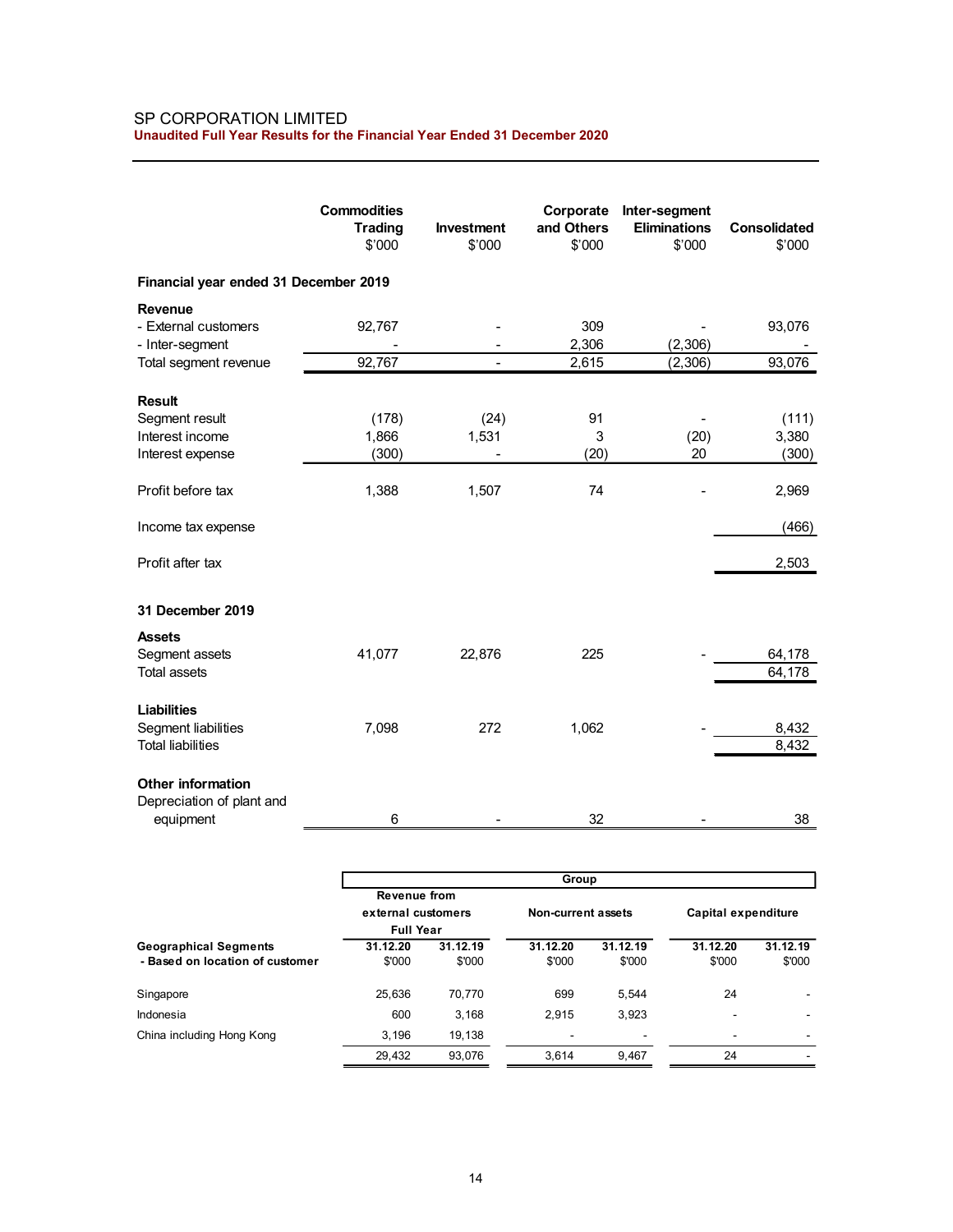## 15. In the review of performance, the factors leading to any material changes in contributions to turnover and earnings by the business or geographical segments

## 16. Breakdown of second half and full year results

|     | <b>CORPORATION LIMITED</b><br>Idited Full Year Results for the Financial Year Ended 31 December 2020                                                            |                       |          |                   |
|-----|-----------------------------------------------------------------------------------------------------------------------------------------------------------------|-----------------------|----------|-------------------|
|     | In the review of performance, the factors leading to any material changes in contributions to<br>turnover and earnings by the business or geographical segments |                       |          |                   |
|     | Please refer to paragraph 8.                                                                                                                                    |                       |          |                   |
|     | Breakdown of second half and full year results                                                                                                                  |                       |          |                   |
|     |                                                                                                                                                                 | Group<br><b>Total</b> |          |                   |
|     |                                                                                                                                                                 | <b>Full Year</b>      |          |                   |
|     |                                                                                                                                                                 | 31.12.20              | 31.12.19 |                   |
|     |                                                                                                                                                                 | \$'000                | \$'000   | $+$ / (-)<br>$\%$ |
| (a) | Revenue reported for first half year<br>(b) Operating profit after tax before deducting                                                                         | 11,147                | 48,208   | $-77%$            |
|     | non-controlling interests reported for first half year                                                                                                          | 1,319                 | 959      | 38%               |
| (c) | Revenue reported for second half year                                                                                                                           | 18,285                | 44,868   | $-59%$            |
| (d) | Operating profit after tax before deducting                                                                                                                     |                       |          |                   |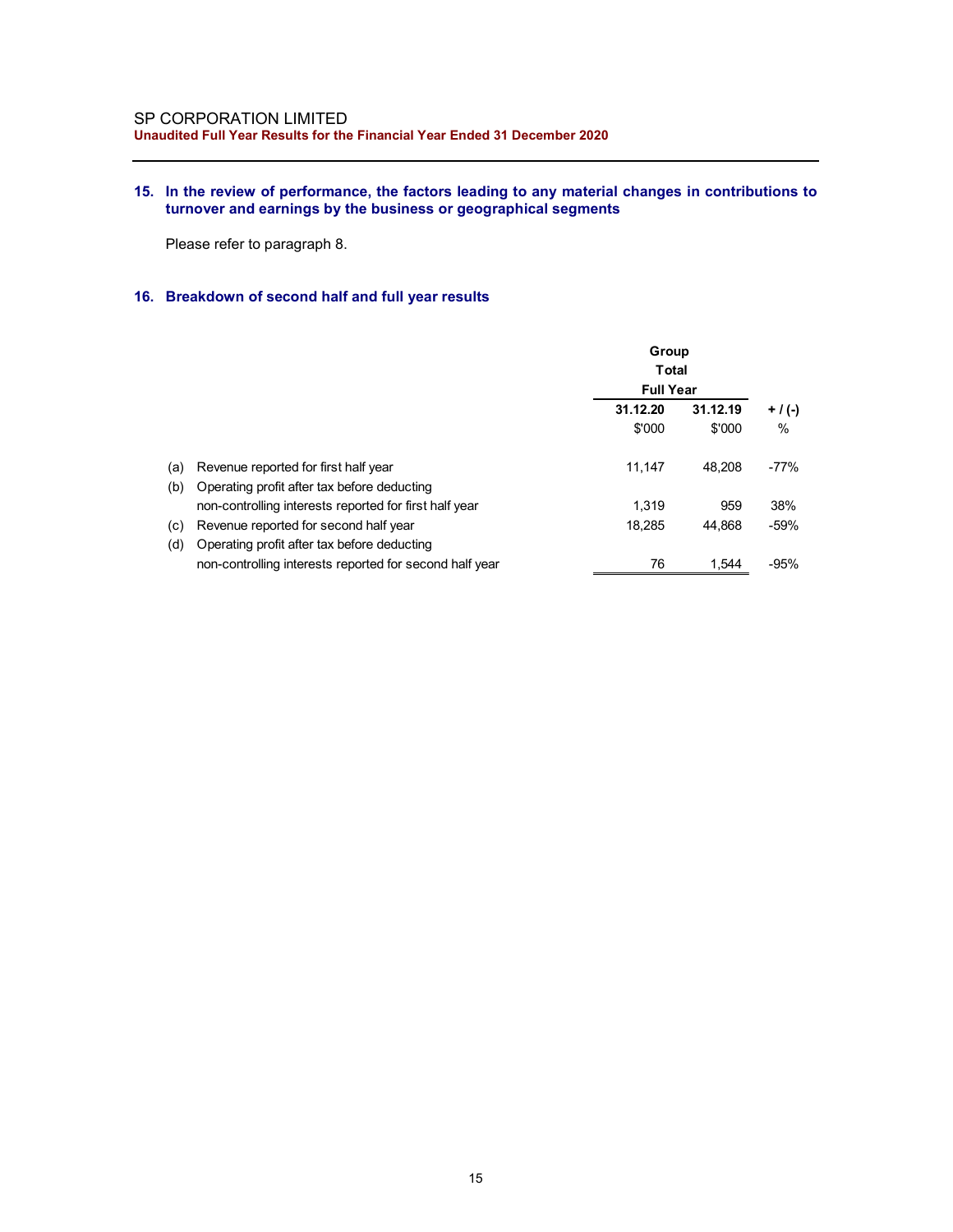### 17. If the Group has obtained a general mandate from shareholders for IPTs, the aggregate value of such transactions as required under Rule 920(1)(a)(ii). If no IPT mandate has been obtained, a statement to that effect

### 2H2020

| dited Full Year Results for the Financial Year Ended 31 December 2020<br>f the Group has obtained a general mandate from shareholders for IPTs, the aggregate value<br>of such transactions as required under Rule 920(1)(a)(ii). If no IPT mandate has been obtained,<br>a statement to that effect<br>The aggregate value of interested person transactions entered into during the following financial<br>beriods is as follows:<br>2H2020<br>Group<br>Aggregate value of all interested<br>Aggregate value of all interested<br>person transactions (excluding<br>person transactions conducted<br>transactions less than \$100,000<br>under shareholders' mandate<br>and transactions conducted under<br>pursuant to Rule 920 (excluding<br>shareholders' mandate pursuant<br>transactions less than \$100,000)<br>to Rule 920)<br><b>Second Half</b><br><b>Second Half</b><br>31.12.20<br>31.12.19<br>31.12.20<br>31.12.19<br>Name of interested person<br>Nature of relationship<br>\$'000<br>\$'000<br>\$'000<br>\$'000<br>William Nursalim alias William Liem & associates<br>Mr William Nursalim<br>1.443<br>Sales<br>alias William Liem is a<br>×.<br>$\sim$<br>$\sim$<br>17,830<br>40,603<br>Purchases<br>director and deemed<br>8,135<br>Placement of refundable trade deposit<br>controlling shareholder<br>$\overline{\phantom{a}}$<br>Interest income from placement of<br>of the Company.<br>refundable trade deposit<br>203<br>270<br>Aggregate value of transactions entered<br>18,033<br>into with the same interested person<br>50,451<br>Nuri Holdings (S) Pte Ltd & associates<br>Nuri Holdings (S) Pte Ltd<br>is a major shareholder<br>Lean <sup>(1)</sup><br>21,500<br>×.<br>$\overline{\phantom{a}}$<br>$\sim$<br>of the Company's<br>412<br>787<br>Interest income from loan<br>immediate holding<br>Aggregate value of transactions entered<br>company, Tuan Sing<br>412<br>22,287<br>into with the same interested person<br>Holdings Limited.<br><b>Tuan Sing Holdings</b><br>Tuan Sing Holdings Limited & associates<br>150<br>150<br>Management fee expense<br>Limited is the Company's<br>immediate holding<br>company and controlling<br>shareholder. | <b>CORPORATION LIMITED</b> |  |  |  |  |  |
|------------------------------------------------------------------------------------------------------------------------------------------------------------------------------------------------------------------------------------------------------------------------------------------------------------------------------------------------------------------------------------------------------------------------------------------------------------------------------------------------------------------------------------------------------------------------------------------------------------------------------------------------------------------------------------------------------------------------------------------------------------------------------------------------------------------------------------------------------------------------------------------------------------------------------------------------------------------------------------------------------------------------------------------------------------------------------------------------------------------------------------------------------------------------------------------------------------------------------------------------------------------------------------------------------------------------------------------------------------------------------------------------------------------------------------------------------------------------------------------------------------------------------------------------------------------------------------------------------------------------------------------------------------------------------------------------------------------------------------------------------------------------------------------------------------------------------------------------------------------------------------------------------------------------------------------------------------------------------------------------------------------------------------------------------------------------------------------------------------------------------------------------------------------------------------------|----------------------------|--|--|--|--|--|
|                                                                                                                                                                                                                                                                                                                                                                                                                                                                                                                                                                                                                                                                                                                                                                                                                                                                                                                                                                                                                                                                                                                                                                                                                                                                                                                                                                                                                                                                                                                                                                                                                                                                                                                                                                                                                                                                                                                                                                                                                                                                                                                                                                                          |                            |  |  |  |  |  |
|                                                                                                                                                                                                                                                                                                                                                                                                                                                                                                                                                                                                                                                                                                                                                                                                                                                                                                                                                                                                                                                                                                                                                                                                                                                                                                                                                                                                                                                                                                                                                                                                                                                                                                                                                                                                                                                                                                                                                                                                                                                                                                                                                                                          |                            |  |  |  |  |  |
|                                                                                                                                                                                                                                                                                                                                                                                                                                                                                                                                                                                                                                                                                                                                                                                                                                                                                                                                                                                                                                                                                                                                                                                                                                                                                                                                                                                                                                                                                                                                                                                                                                                                                                                                                                                                                                                                                                                                                                                                                                                                                                                                                                                          |                            |  |  |  |  |  |
|                                                                                                                                                                                                                                                                                                                                                                                                                                                                                                                                                                                                                                                                                                                                                                                                                                                                                                                                                                                                                                                                                                                                                                                                                                                                                                                                                                                                                                                                                                                                                                                                                                                                                                                                                                                                                                                                                                                                                                                                                                                                                                                                                                                          |                            |  |  |  |  |  |
|                                                                                                                                                                                                                                                                                                                                                                                                                                                                                                                                                                                                                                                                                                                                                                                                                                                                                                                                                                                                                                                                                                                                                                                                                                                                                                                                                                                                                                                                                                                                                                                                                                                                                                                                                                                                                                                                                                                                                                                                                                                                                                                                                                                          |                            |  |  |  |  |  |
|                                                                                                                                                                                                                                                                                                                                                                                                                                                                                                                                                                                                                                                                                                                                                                                                                                                                                                                                                                                                                                                                                                                                                                                                                                                                                                                                                                                                                                                                                                                                                                                                                                                                                                                                                                                                                                                                                                                                                                                                                                                                                                                                                                                          |                            |  |  |  |  |  |
|                                                                                                                                                                                                                                                                                                                                                                                                                                                                                                                                                                                                                                                                                                                                                                                                                                                                                                                                                                                                                                                                                                                                                                                                                                                                                                                                                                                                                                                                                                                                                                                                                                                                                                                                                                                                                                                                                                                                                                                                                                                                                                                                                                                          |                            |  |  |  |  |  |
|                                                                                                                                                                                                                                                                                                                                                                                                                                                                                                                                                                                                                                                                                                                                                                                                                                                                                                                                                                                                                                                                                                                                                                                                                                                                                                                                                                                                                                                                                                                                                                                                                                                                                                                                                                                                                                                                                                                                                                                                                                                                                                                                                                                          |                            |  |  |  |  |  |
|                                                                                                                                                                                                                                                                                                                                                                                                                                                                                                                                                                                                                                                                                                                                                                                                                                                                                                                                                                                                                                                                                                                                                                                                                                                                                                                                                                                                                                                                                                                                                                                                                                                                                                                                                                                                                                                                                                                                                                                                                                                                                                                                                                                          |                            |  |  |  |  |  |
|                                                                                                                                                                                                                                                                                                                                                                                                                                                                                                                                                                                                                                                                                                                                                                                                                                                                                                                                                                                                                                                                                                                                                                                                                                                                                                                                                                                                                                                                                                                                                                                                                                                                                                                                                                                                                                                                                                                                                                                                                                                                                                                                                                                          |                            |  |  |  |  |  |
|                                                                                                                                                                                                                                                                                                                                                                                                                                                                                                                                                                                                                                                                                                                                                                                                                                                                                                                                                                                                                                                                                                                                                                                                                                                                                                                                                                                                                                                                                                                                                                                                                                                                                                                                                                                                                                                                                                                                                                                                                                                                                                                                                                                          |                            |  |  |  |  |  |
|                                                                                                                                                                                                                                                                                                                                                                                                                                                                                                                                                                                                                                                                                                                                                                                                                                                                                                                                                                                                                                                                                                                                                                                                                                                                                                                                                                                                                                                                                                                                                                                                                                                                                                                                                                                                                                                                                                                                                                                                                                                                                                                                                                                          |                            |  |  |  |  |  |
|                                                                                                                                                                                                                                                                                                                                                                                                                                                                                                                                                                                                                                                                                                                                                                                                                                                                                                                                                                                                                                                                                                                                                                                                                                                                                                                                                                                                                                                                                                                                                                                                                                                                                                                                                                                                                                                                                                                                                                                                                                                                                                                                                                                          |                            |  |  |  |  |  |
|                                                                                                                                                                                                                                                                                                                                                                                                                                                                                                                                                                                                                                                                                                                                                                                                                                                                                                                                                                                                                                                                                                                                                                                                                                                                                                                                                                                                                                                                                                                                                                                                                                                                                                                                                                                                                                                                                                                                                                                                                                                                                                                                                                                          |                            |  |  |  |  |  |
|                                                                                                                                                                                                                                                                                                                                                                                                                                                                                                                                                                                                                                                                                                                                                                                                                                                                                                                                                                                                                                                                                                                                                                                                                                                                                                                                                                                                                                                                                                                                                                                                                                                                                                                                                                                                                                                                                                                                                                                                                                                                                                                                                                                          |                            |  |  |  |  |  |
|                                                                                                                                                                                                                                                                                                                                                                                                                                                                                                                                                                                                                                                                                                                                                                                                                                                                                                                                                                                                                                                                                                                                                                                                                                                                                                                                                                                                                                                                                                                                                                                                                                                                                                                                                                                                                                                                                                                                                                                                                                                                                                                                                                                          |                            |  |  |  |  |  |
|                                                                                                                                                                                                                                                                                                                                                                                                                                                                                                                                                                                                                                                                                                                                                                                                                                                                                                                                                                                                                                                                                                                                                                                                                                                                                                                                                                                                                                                                                                                                                                                                                                                                                                                                                                                                                                                                                                                                                                                                                                                                                                                                                                                          |                            |  |  |  |  |  |
|                                                                                                                                                                                                                                                                                                                                                                                                                                                                                                                                                                                                                                                                                                                                                                                                                                                                                                                                                                                                                                                                                                                                                                                                                                                                                                                                                                                                                                                                                                                                                                                                                                                                                                                                                                                                                                                                                                                                                                                                                                                                                                                                                                                          |                            |  |  |  |  |  |
|                                                                                                                                                                                                                                                                                                                                                                                                                                                                                                                                                                                                                                                                                                                                                                                                                                                                                                                                                                                                                                                                                                                                                                                                                                                                                                                                                                                                                                                                                                                                                                                                                                                                                                                                                                                                                                                                                                                                                                                                                                                                                                                                                                                          |                            |  |  |  |  |  |
| 18,595<br>72,888<br>Total interested person transactions<br>$\sim$                                                                                                                                                                                                                                                                                                                                                                                                                                                                                                                                                                                                                                                                                                                                                                                                                                                                                                                                                                                                                                                                                                                                                                                                                                                                                                                                                                                                                                                                                                                                                                                                                                                                                                                                                                                                                                                                                                                                                                                                                                                                                                                       |                            |  |  |  |  |  |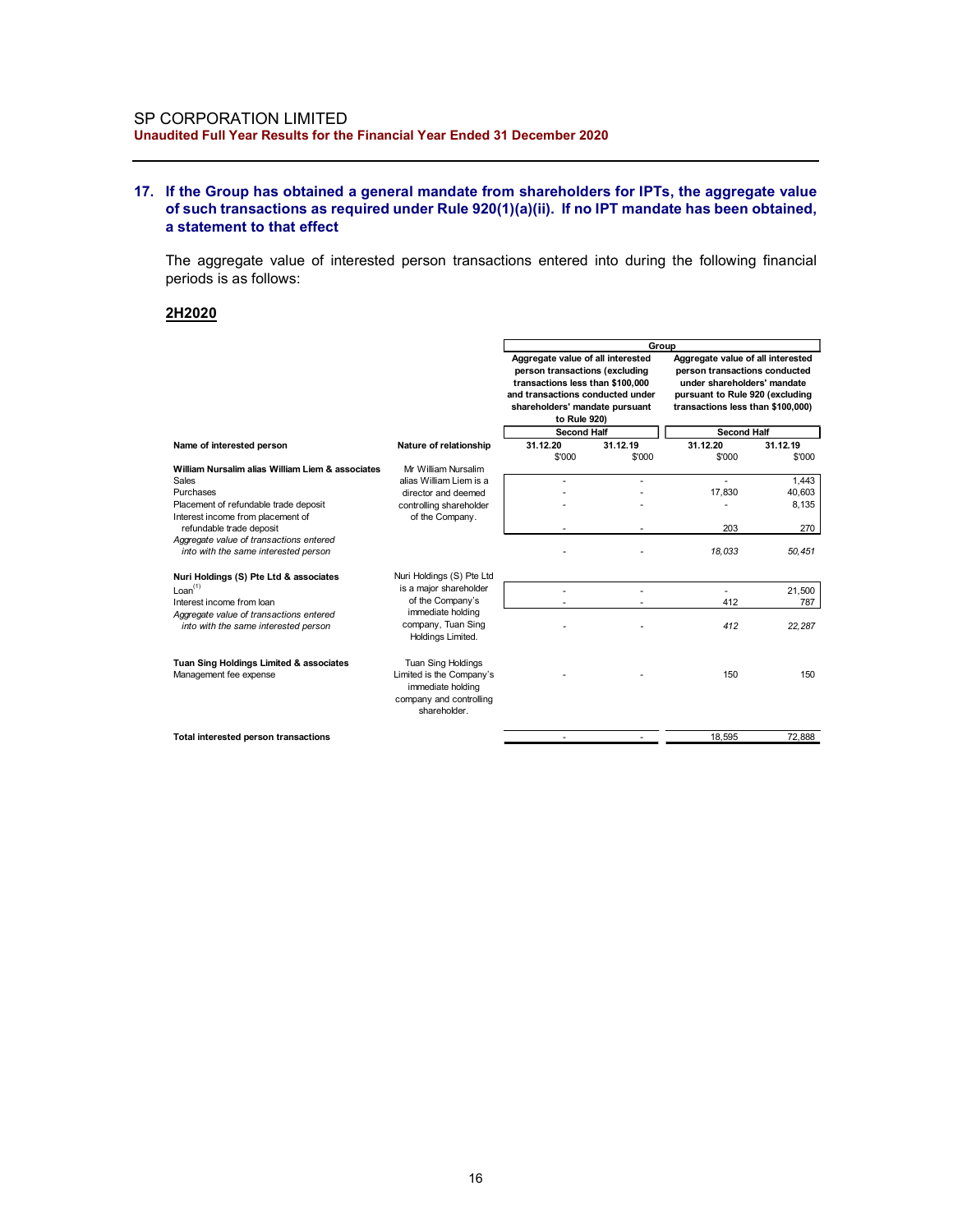#### SP CORPORATION LIMITED Unaudited Full Year Results for the Financial Year Ended 31 December 2020

#### FY2020

| <b>CORPORATION LIMITED</b><br>udited Full Year Results for the Financial Year Ended 31 December 2020 |                                                                                                                |                                                                                                                                                                                               |                          |                                                                                                                                                                           |                    |
|------------------------------------------------------------------------------------------------------|----------------------------------------------------------------------------------------------------------------|-----------------------------------------------------------------------------------------------------------------------------------------------------------------------------------------------|--------------------------|---------------------------------------------------------------------------------------------------------------------------------------------------------------------------|--------------------|
|                                                                                                      |                                                                                                                |                                                                                                                                                                                               |                          |                                                                                                                                                                           |                    |
| FY2020                                                                                               |                                                                                                                |                                                                                                                                                                                               |                          |                                                                                                                                                                           |                    |
|                                                                                                      |                                                                                                                |                                                                                                                                                                                               | Group                    |                                                                                                                                                                           |                    |
|                                                                                                      |                                                                                                                | Aggregate value of all interested<br>person transactions (excluding<br>transactions less than \$100,000<br>and transactions conducted under<br>shareholders' mandate pursuant<br>to Rule 920) |                          | Aggregate value of all interested<br>person transactions conducted<br>under shareholders' mandate<br>pursuant to Rule 920 (excluding<br>transactions less than \$100,000) |                    |
|                                                                                                      |                                                                                                                | <b>Full Year</b>                                                                                                                                                                              |                          | <b>Full Year</b>                                                                                                                                                          |                    |
| Name of interested person                                                                            | Nature of relationship                                                                                         | 31.12.20<br>\$'000                                                                                                                                                                            | 31.12.19<br>\$'000       | 31.12.20<br>\$'000                                                                                                                                                        | 31.12.19<br>\$'000 |
| William Nursalim alias William Liem & associates                                                     | Mr William Nursalim                                                                                            |                                                                                                                                                                                               |                          |                                                                                                                                                                           |                    |
| Sales<br>Purchases                                                                                   | alias William Liem is a<br>director and deemed                                                                 | $\blacksquare$<br>×.                                                                                                                                                                          | $\overline{\phantom{a}}$ | 257<br>25,625                                                                                                                                                             | 7,390<br>78,277    |
| Placement of refundable trade deposit<br>Interest income from placement of                           | controlling shareholder<br>of the Company.                                                                     | $\blacksquare$                                                                                                                                                                                | ÷                        | $\mathbf{r}$                                                                                                                                                              | 8,135              |
| refundable trade deposit                                                                             |                                                                                                                |                                                                                                                                                                                               |                          | 448                                                                                                                                                                       | 552                |
| Aggregate value of transactions entered<br>into with the same interested person                      |                                                                                                                |                                                                                                                                                                                               |                          | 26,330                                                                                                                                                                    | 94,354             |
| Nuri Holdings (S) Pte Ltd & associates                                                               | Nuri Holdings (S) Pte Ltd                                                                                      |                                                                                                                                                                                               |                          |                                                                                                                                                                           |                    |
| Lean <sup>(1)</sup>                                                                                  | is a major shareholder                                                                                         | $\sim$                                                                                                                                                                                        | $\sim$                   | $\sim$                                                                                                                                                                    | 21,500             |
| Interest income from loan<br>Aggregate value of transactions entered                                 | of the Company's<br>immediate holding                                                                          |                                                                                                                                                                                               | $\sim$                   | 1,213                                                                                                                                                                     | 1,531              |
| into with the same interested person                                                                 | company, Tuan Sing<br>Holdings Limited.                                                                        |                                                                                                                                                                                               |                          | 1,213                                                                                                                                                                     | 23,031             |
| Tuan Sing Holdings Limited & associates<br>Management fee expense                                    | Tuan Sing Holdings<br>Limited is the Company's<br>immediate holding<br>company and controlling<br>shareholder. |                                                                                                                                                                                               |                          | 150                                                                                                                                                                       | 150                |
|                                                                                                      |                                                                                                                |                                                                                                                                                                                               |                          |                                                                                                                                                                           |                    |
| Total interested person transactions                                                                 |                                                                                                                | ÷                                                                                                                                                                                             | $\sim$                   | 27,693                                                                                                                                                                    | 117,535            |

 $(1)$  This item which represented the amount as at prior financial year end, relates to a loan agreement made on 24 September 2018 (as extended by an addendum dated 24 September 2019) between SP Global Hong Kong Limited (an indirect wholly owned subsidiary of the Company) as lender and Nuri Investments (S) Pte. Ltd. (a wholly owned subsidiary of Nuri Holdings (S) Pte Ltd) as borrower. The loan was unsecured and bore interest at 7.5% per annum. The loan and interest were fully repaid in cash during the financial year ended 31 December 2020.

### 18. A breakdown of the total annual dividend (in dollar value) for the issuer's latest full year and its previous full year

Not applicable.

#### 19. Confirmation that the issuer has procured undertakings from all its directors and executive officers (in the format set out in Appendix 7.7) under Rule 720(1)

Pursuant to Listing Rule 720(1) of the SGX-ST Listing Manual, the Company has received the signed undertakings from all its directors and executive officers based on the revised form of Appendix 7.7.